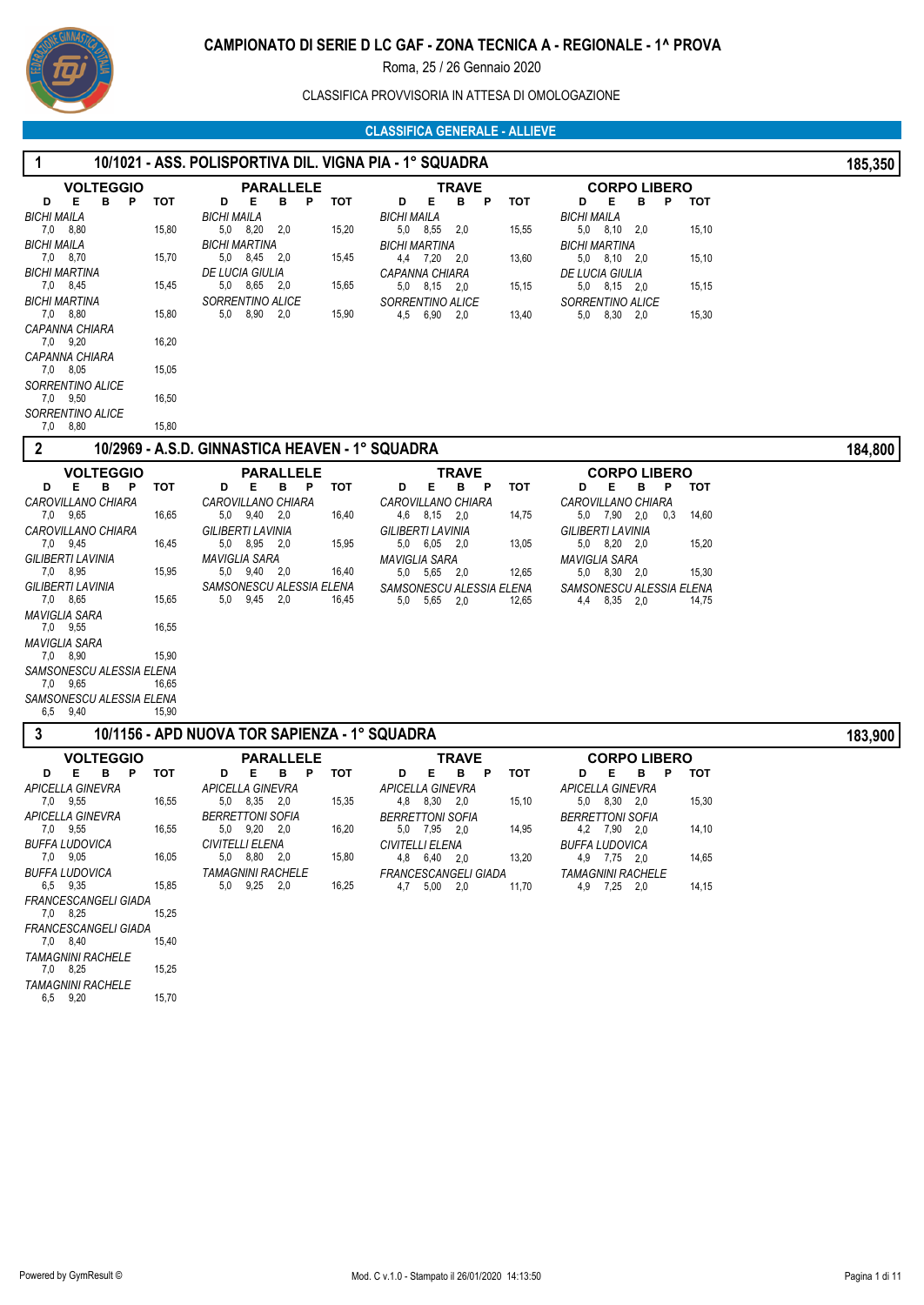

## CLASSIFICA PROVVISORIA IN ATTESA DI OMOLOGAZIONE

### **CLASSIFICA GENERALE - ALLIEVE**

| 4                                      |       | 10/2969 - A.S.D. GINNASTICA HEAVEN - 2° SQUADRA |       |                                              |            |                                         |       | 183,800 |
|----------------------------------------|-------|-------------------------------------------------|-------|----------------------------------------------|------------|-----------------------------------------|-------|---------|
| <b>VOLTEGGIO</b>                       |       | <b>PARALLELE</b>                                |       | <b>TRAVE</b>                                 |            | <b>CORPO LIBERO</b>                     |       |         |
| Е.<br>B P<br>D                         | тот   | Е<br>в<br>P<br>D                                | тот   | Е<br>в<br>- P<br>D                           | <b>TOT</b> | D<br>Е<br>в<br>P                        | тот   |         |
| <b>CARCERERI GINEVRA</b>               |       | <b>CARCERERI GINEVRA</b>                        |       | <b>CARCERERI GINEVRA</b>                     |            | <b>CARCERERI GINEVRA</b>                |       |         |
| 7,0 9,40                               | 16,40 | 5,0 9,00 2,0                                    | 16,00 | 5,0 6,90 2,0                                 | 13,90      | 5,0 8,20 2,0                            | 15,20 |         |
| <b>CARCERERI GINEVRA</b><br>6,5 9,45   | 15,95 | <b>LUCANTONI EMMA</b><br>5,0 8,80 2,0           | 15,80 | <b>LUCANTONI EMMA</b><br>5,0 4,25 2,0        | 11,25      | <b>LUCANTONI EMMA</b><br>4,9 7,85 2,0   | 14,75 |         |
| <b>LUCANTONI EMMA</b>                  |       | <b>MATRONE ELISA</b>                            |       | <b>MATRONE ELISA</b>                         |            | <b>MATRONE ELISA</b>                    |       |         |
| 7,0 8,95                               | 15,95 | 4,8 7,25 2,0                                    | 14,05 | $5,0$ $6,15$ $2,0$                           | 13,15      | 5,0 8,35 2,0                            | 15,35 |         |
| <b>LUCANTONI EMMA</b>                  |       | <b>NEVEN KIARA</b>                              |       | <b>NEVEN KIARA</b>                           |            | <b>NEVEN KIARA</b>                      |       |         |
| 6,5 9,50<br><b>MATRONE ELISA</b>       | 16,00 | 5,0 8,60 2,0                                    | 15,60 | 5,0 7,55 2,0                                 | 14,55      | 5,0 9,15 2,0                            | 16,15 |         |
| 7,0 8,40                               | 15,40 |                                                 |       |                                              |            |                                         |       |         |
| <b>MATRONE ELISA</b>                   |       |                                                 |       |                                              |            |                                         |       |         |
| 6,5 9,05                               | 15,55 |                                                 |       |                                              |            |                                         |       |         |
| <b>NEVEN KIARA</b><br>7,0 8,55         | 15,55 |                                                 |       |                                              |            |                                         |       |         |
| <b>NEVEN KIARA</b>                     |       |                                                 |       |                                              |            |                                         |       |         |
| 6,5 9,20                               | 15,70 |                                                 |       |                                              |            |                                         |       |         |
| 5                                      |       | 10/2589 - A.S.D. EUROPA CIAMPINO - 1° SQUADRA   |       |                                              |            |                                         |       | 183,000 |
| <b>VOLTEGGIO</b>                       |       | <b>PARALLELE</b>                                |       | TRAVE                                        |            | <b>CORPO LIBERO</b>                     |       |         |
| в<br>Е<br>P<br>D                       | тот   | в<br>P<br>D<br>Е                                | тот   | Е<br>в<br>P<br>D                             | тот        | D<br>Е<br>в<br>P                        | тот   |         |
| FARIETTI SARA                          |       | <b>FARIETTI SARA</b>                            |       | <b>FARIETTI SARA</b>                         |            | <b>FARIETTI SARA</b>                    |       |         |
| 7,0 8,70                               | 15,70 | 5.0 7.95 2.0                                    | 14,95 | 4,8 7,45 2,0                                 | 14,25      | 5,0 7,95 2,0                            | 14,95 |         |
| FARIETTI SARA<br>7,0 8,20              | 15,20 | LUCHETTI GINEVRA<br>4,9 8,75 2,0                | 15,65 | LUCHETTI GINEVRA<br>4,8 7,65 2,0             | 14,45      | LUCHETTI GINEVRA<br>4,6 8,35 2,0        | 14,95 |         |
| LUCHETTI GINEVRA                       |       | MARRI MARTINA                                   |       | MARRI MARTINA                                |            | <b>MARRI MARTINA</b>                    |       |         |
| 7,0 9,45                               | 16,45 | 5,0 7,20 2,0                                    | 14,20 | 5,0 6,55 2,0                                 | 13,55      | 5,0 8,15 2,0                            | 15,15 |         |
| LUCHETTI GINEVRA                       |       | <b>SERRATORE CHIARA</b>                         |       | <b>SERRATORE CHIARA</b>                      |            | <b>SERRATORE CHIARA</b>                 |       |         |
| 7,0 8,45                               | 15,45 | 4,8 8,95 2,0                                    | 15,75 | 5,0 7,75<br>2,0                              | 14,75      | 5,0 7,75 2,0                            | 14,75 |         |
| MARRI MARTINA<br>7,0 8,65              | 15,65 |                                                 |       |                                              |            |                                         |       |         |
| MARRI MARTINA                          |       |                                                 |       |                                              |            |                                         |       |         |
| 7,0 8,45                               | 15,45 |                                                 |       |                                              |            |                                         |       |         |
| <i>SERRATORE CHIARA</i>                |       |                                                 |       |                                              |            |                                         |       |         |
| 7,0 8,70                               | 15,70 |                                                 |       |                                              |            |                                         |       |         |
| <b>SERRATORE CHIARA</b><br>7,0 9,00    | 16,00 |                                                 |       |                                              |            |                                         |       |         |
| 6                                      |       | 10/2501 - A.S.D. LE GINNASTE - 1° SQUADRA       |       |                                              |            |                                         |       | 182,650 |
|                                        |       |                                                 |       |                                              |            |                                         |       |         |
| <b>VOLTEGGIO</b><br>в<br>Е<br>- P<br>D | тот   | <b>PARALLELE</b><br>Е<br>в<br>P<br>D            | тот   | TRAVE<br>E.<br>в<br>D<br>-P                  | <b>TOT</b> | <b>CORPO LIBERO</b><br>Е<br>в<br>P<br>D | тот   |         |
| ALBANESE ALESSIA                       |       | <b>ALBANESE ALESSIA</b>                         |       | ALBANESE ALESSIA                             |            | ALBANESE ALESSIA                        |       |         |
| 7,0 8,50                               | 15,50 | 5,0 9,05 2,0                                    | 16,05 | 4,8 8,20 2,0                                 | 15,00      | 5,0 8,80 2,0                            | 15,80 |         |
| ALBANESE ALESSIA                       |       | BASILI MARTINA                                  |       | <b>BASILI MARTINA</b>                        |            | BASILI MARTINA                          |       |         |
| 7,0 9,10                               | 16,10 | 5,0 8,65 2,0<br><b>BENEDETTI SOFIA</b>          | 15,65 | 5,0 5,35 2,0                                 | 12,35      | 5,0 8,10 2,0                            | 15,10 |         |
| BASILI MARTINA<br>7,0 8,60             | 15,60 | 5,0 9,00 2,0                                    | 16,00 | <b>BENEDETTI SOFIA</b><br>$5,0$ $6,10$ $2,0$ | 13,10      | <b>BENEDETTI SOFIA</b><br>4,9 8,25 2,0  | 15,15 |         |
| <b>BASILI MARTINA</b>                  |       | FABRIZI FABIANA                                 |       | <b>FABRIZI FABIANA</b>                       |            | <b>FABRIZI FABIANA</b>                  |       |         |
| 7,0 8,95                               | 15,95 | 5.0 8.80 2.0                                    | 15,80 | 5,0 5,20 2,0                                 | 12,20      | 5,0 7,80 2,0                            | 14,80 |         |
| <b>BENEDETTI SOFIA</b>                 |       |                                                 |       |                                              |            |                                         |       |         |
| 7,0 8,70<br><b>BENEDETTI SOFIA</b>     | 15,70 |                                                 |       |                                              |            |                                         |       |         |
| 6.5 9.25                               | 15,75 |                                                 |       |                                              |            |                                         |       |         |
| <b>FABRIZI FABIANA</b>                 |       |                                                 |       |                                              |            |                                         |       |         |
| 7,0 9,25                               | 16,25 |                                                 |       |                                              |            |                                         |       |         |
| <b>FABRIZI FABIANA</b><br>6,5 9,65     | 16,15 |                                                 |       |                                              |            |                                         |       |         |
|                                        |       |                                                 |       |                                              |            |                                         |       |         |
|                                        |       |                                                 |       |                                              |            |                                         |       |         |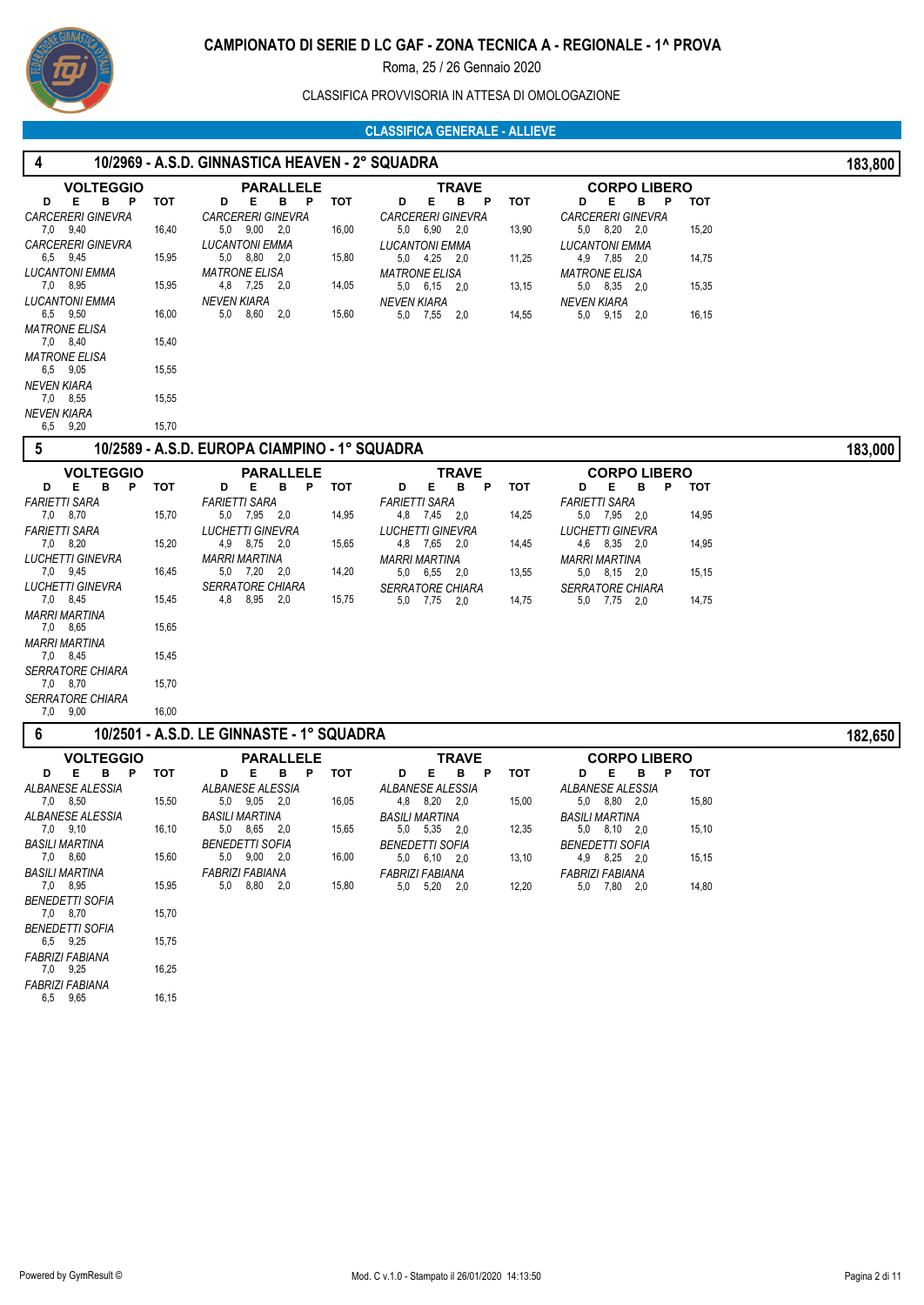

CLASSIFICA PROVVISORIA IN ATTESA DI OMOLOGAZIONE

### **CLASSIFICA GENERALE - ALLIEVE**

| $\overline{7}$                              | 10/1999 - OLOS GYM 2000 A.S.D. - 1° SQUADRA |                                                     |       |                                                       |            |                                            |       |         |  |
|---------------------------------------------|---------------------------------------------|-----------------------------------------------------|-------|-------------------------------------------------------|------------|--------------------------------------------|-------|---------|--|
| <b>VOLTEGGIO</b>                            |                                             | <b>PARALLELE</b>                                    |       | TRAVE                                                 |            | <b>CORPO LIBERO</b>                        |       |         |  |
| E.<br>B.<br>P<br>D<br><b>BOTTA SARA</b>     | тот                                         | D<br>Е<br>B.<br>P<br><b>BOTTA SARA</b>              | тот   | D<br>Е<br>в<br>P<br><b>BOTTA SARA</b>                 | тот        | D<br>Е<br>в<br>P<br><b>BOTTA SARA</b>      | тот   |         |  |
| 7,0 9,10                                    | 16,10                                       | 5,0 9,00<br>2,0                                     | 16,00 | 5,0 6,95<br>2,0                                       | 13,95      | 5,0 8,20<br>2,0                            | 15,20 |         |  |
| <b>BOTTA SARA</b><br>7,0 8,85               | 15,85                                       | <b>CHIOVINI LUCREZIA</b><br>$5,0$ $9,00$ $2,0$      | 16,00 | <b>CHIOVINI LUCREZIA</b><br>4,9 6,00 2,0              | 12,90      | <b>CHIOVINI LUCREZIA</b><br>5.0 8.05 2.0   | 15,05 |         |  |
| <b>CHIOVINI LUCREZIA</b>                    |                                             | COCCO SOPHIA                                        |       | COCCO SOPHIA                                          |            | COCCO SOPHIA                               |       |         |  |
| 7,0 9,25<br><b>CHIOVINI LUCREZIA</b>        | 16,25                                       | 4,3 8,50 2,0<br>NOTARBARTOLO VIOLA                  | 14,80 | 4,6 6,50 2,0                                          | 13,10      | 3,9 8,00 2,0                               | 13,90 |         |  |
| 7,0 8,85                                    | 15,85                                       | 5.0<br>8,45 2,0                                     | 15,45 | NOTARBARTOLO VIOLA<br>5,0 6,65 2,0                    | 13,65      | NOTARBARTOLO VIOLA<br>4,9<br>8,05 2,0      | 14,95 |         |  |
| COCCO SOPHIA<br>7,0 8,15                    | 15,15                                       |                                                     |       |                                                       |            |                                            |       |         |  |
| COCCO SOPHIA                                |                                             |                                                     |       |                                                       |            |                                            |       |         |  |
| 6,5 8,65                                    | 15,15                                       |                                                     |       |                                                       |            |                                            |       |         |  |
| NOTARBARTOLO VIOLA<br>7,0 9,10              | 16,10                                       |                                                     |       |                                                       |            |                                            |       |         |  |
| NOTARBARTOLO VIOLA<br>6,5 9,10              | 15,60                                       |                                                     |       |                                                       |            |                                            |       |         |  |
| 8                                           |                                             | 10/2928 - A.S.D. VERTIGO ROMA! - 1° SQUADRA         |       |                                                       |            |                                            |       | 181,550 |  |
| <b>VOLTEGGIO</b>                            |                                             | <b>PARALLELE</b>                                    |       | TRAVE                                                 |            | <b>CORPO LIBERO</b>                        |       |         |  |
| Е<br><b>B</b><br>P<br>D                     | тот                                         | Е<br>в<br>P<br>D                                    | тот   | Е<br>D<br>в<br>P                                      | тот        | Е<br>в<br>P<br>D                           | тот   |         |  |
| <b>BALDUCCI MICHELLE</b>                    |                                             | DI MUNDO ALICYA                                     |       | DI MUNDO ALICYA                                       |            | <b>BALDUCCI MICHELLE</b>                   |       |         |  |
| 7,0 9,20<br><b>BALDUCCI MICHELLE</b>        | 16,20                                       | 5.0 9.25 2.0<br><b>EMAC DENISA ROBERTA</b>          | 16,25 | 4,6 7,60 2,0<br>EMAC DENISA ROBERTA                   | 14,20      | 5,0 6,80 2,0<br>DI MUNDO ALICYA            | 13,80 |         |  |
| 6,5 9,30                                    | 15,80                                       | 5,0 8,10 2,0                                        | 15,10 | 4,8 4,35 2,0                                          | 11,15      | 4,9 7,55 2,0                               | 14,45 |         |  |
| DI MUNDO ALICYA<br>7,0 8,20                 | 15,20                                       | FRATI MAILA<br>5,0 9,30<br>2,0                      | 16,30 | <b>FRATI MAILA</b><br>5,0 6,70<br>2,0                 | 13,70      | <b>FRATI MAILA</b><br>5,0 7,95 2,0         | 14,95 |         |  |
| DI MUNDO ALICYA                             |                                             | PERLINI REBECCA                                     |       | PERLINI REBECCA                                       |            | <b>PERLINI REBECCA</b>                     |       |         |  |
| 6,5 6,65<br><b>FRATI MAILA</b>              | 13,15                                       | 5,0 8,20 2,0                                        | 15,20 | 5,0 7,10<br>- 2,0                                     | 14,10      | 5,0<br>7,40 2,0                            | 14,40 |         |  |
| 7,0 9,35<br>FRATI MAILA                     | 16,35                                       |                                                     |       |                                                       |            |                                            |       |         |  |
| 7,0 8,45                                    | 15,45                                       |                                                     |       |                                                       |            |                                            |       |         |  |
| PERLINI REBECCA<br>7,0 8,45                 | 15,45                                       |                                                     |       |                                                       |            |                                            |       |         |  |
| PERLINI REBECCA<br>6,5 8,85                 | 15,35                                       |                                                     |       |                                                       |            |                                            |       |         |  |
| 9                                           |                                             | 10/2078 - A.S.D. ATLETICO TALENTI - 1° SQUADRA      |       |                                                       |            |                                            |       | 180,400 |  |
| <b>VOLTEGGIO</b>                            |                                             |                                                     |       |                                                       |            | <b>CORPO LIBERO</b>                        |       |         |  |
| B <sub>P</sub><br>Е<br>D                    | тот                                         | PARALLELE<br>Е<br>B P<br>D                          | тот   | <b>TRAVE</b><br>Е<br><b>B</b><br>- P<br>D             | <b>TOT</b> | D<br>Е<br>в<br>P                           | тот   |         |  |
| <b>BEDIN NOEMI</b>                          |                                             | <b>BEDIN NOEMI</b>                                  |       | <b>BEDIN NOEMI</b>                                    |            | <b>BEDIN NOEMI</b>                         |       |         |  |
| 7,0 8,90<br><b>BEDIN NOEMI</b>              | 15,90                                       | 4,4<br>8,60 2,0<br>DE ANGELIS SARA                  | 15,00 | 5,0 7,10 2,0<br>CAROSELLI GAIA                        | 14,10      | 5,0 7,35 2,0<br>0,3<br>CAROSELLI GAIA      | 14,05 |         |  |
| 7,0 8,00                                    | 15,00                                       | 4,3 8,40 2,0                                        | 14,70 | $5,0$ $7,10$ $2,0$                                    | 14,10      | $5,0$ $7,10$ $2,0$                         | 14,10 |         |  |
| CAROSELLI GAIA<br>7,0 9,00                  | 16,00                                       | <b>FUSCO MARTINA</b><br>4,0 9,35 2,0                | 15,35 | DE ANGELIS SARA<br>5,0 6,20 2,0                       | 13,20      | DE ANGELIS SARA<br>5,0 8,30 2,0<br>0,1     | 15,20 |         |  |
| CAROSELLI GAIA                              |                                             | <b>LUPINI PAOLA</b>                                 |       | <b>FUSCO MARTINA</b>                                  |            | <b>FUSCO MARTINA</b>                       |       |         |  |
| 6,5 9,20<br><b>FUSCO MARTINA</b>            | 15,70                                       | 4,3 8,55 2,0                                        | 14,85 | 5,0 7,55 2,0                                          | 14,55      | 5,0 8,15 2,0                               | 15,15 |         |  |
| 7,0 9,10                                    | 16,10                                       |                                                     |       |                                                       |            |                                            |       |         |  |
| FUSCO MARTINA<br>6,5 9,20                   | 15,70                                       |                                                     |       |                                                       |            |                                            |       |         |  |
| LUPINI PAOLA                                |                                             |                                                     |       |                                                       |            |                                            |       |         |  |
| 6,0 9,05<br>LUPINI PAOLA                    | 15,05                                       |                                                     |       |                                                       |            |                                            |       |         |  |
| 6,5 7,90                                    | 14,40                                       |                                                     |       |                                                       |            |                                            |       |         |  |
| 10                                          |                                             | 10/1802 - A.S.D. GYMNOVA SPORTING CLUB - 1° SQUADRA |       |                                                       |            |                                            |       | 178,700 |  |
| <b>VOLTEGGIO</b>                            |                                             | <b>PARALLELE</b>                                    |       | <b>TRAVE</b>                                          |            | <b>CORPO LIBERO</b>                        |       |         |  |
| E.<br>B P<br>D<br><b>MARCELLI VALENTINA</b> | <b>TOT</b>                                  | Е<br>B P<br>D<br><b>MARCELLI VALENTINA</b>          | тот   | Е<br>B <sub>P</sub><br>D<br><b>MARCELLI VALENTINA</b> | тот        | Е<br>B P<br>D<br><b>MARCELLI VALENTINA</b> | тот   |         |  |
| 7,0 9,20                                    | 16,20                                       | 5,0 8,80 2,0                                        | 15,80 | 4,7 7,40 2,0                                          | 14,10      | 4,9 7,40 2,0                               | 14,30 |         |  |
| <b>MARCELLI VALENTINA</b><br>$0,0$ 11,00    | 11,00                                       | <b>SAVO EMILY</b>                                   | 15,95 | <b>SAVO EMILY</b>                                     |            | <b>SAVO EMILY</b>                          |       |         |  |
| <b>SAVO EMILY</b>                           |                                             | 5,0 8,95 2,0<br><b>TARTAGLIONE ALESSIA</b>          |       | 5,0 6,30 2,0<br>TARTAGLIONE ALESSIA                   | 13,30      | 5,0 7,70 2,0<br><b>TARTAGLIONE ALESSIA</b> | 14,70 |         |  |
| 7,0 8,85                                    | 15,85                                       | 5,0 8,65 2,0                                        | 15,65 | 5,0 5,25 2,0                                          | 12,25      | 4,9 7,85 2,0 0,5                           | 14,25 |         |  |
| <b>SAVO EMILY</b><br>7,0 9,10               | 16,10                                       |                                                     |       |                                                       |            |                                            |       |         |  |
| <b>TARTAGLIONE ALESSIA</b>                  |                                             |                                                     |       |                                                       |            |                                            |       |         |  |
| 7,0 9,10<br><b>TARTAGLIONE ALESSIA</b>      | 16, 10                                      |                                                     |       |                                                       |            |                                            |       |         |  |
| 6,5 9,40                                    | 15,90                                       |                                                     |       |                                                       |            |                                            |       |         |  |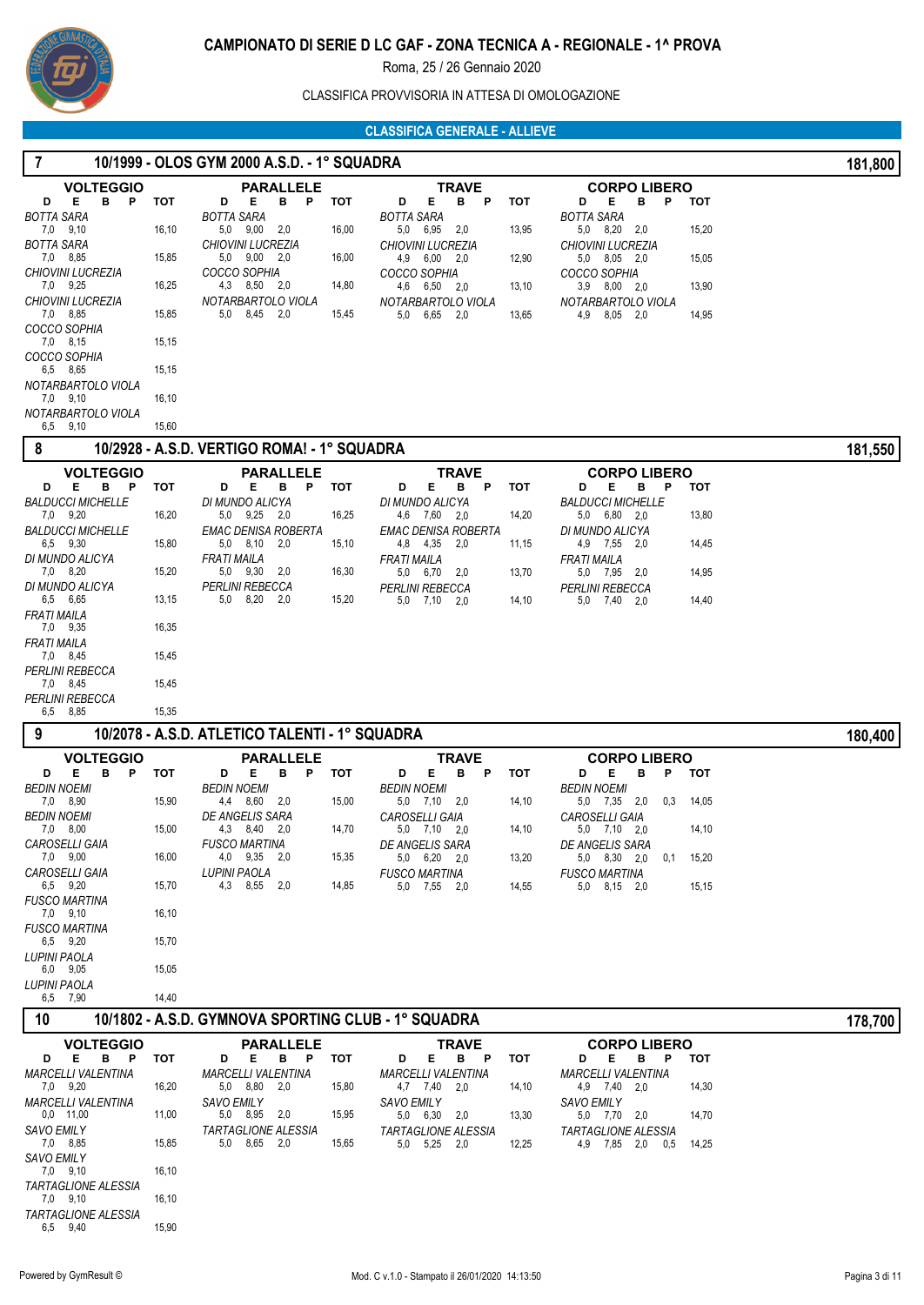

CLASSIFICA PROVVISORIA IN ATTESA DI OMOLOGAZIONE

#### **CLASSIFICA GENERALE - ALLIEVE**

#### **11 10/3073 - ASD CASTEL MADAMA - 1° SQUADRA 178,250 VOLTEGGIO D E B P TOT** 7,0 9,50 16,50 *BRACIOLA ISABELLA* 7.0 8.95 *BRACIOLA ISABELLA* 8,95 15,95 7,0 9,05 16,05 *BUSSI MATILDA* 7,0 9,15 16,15 *GIOVANNANGELI ISABELLA* 7,0 7,90 14,90 *GIOVANNANGELI ISABELLA* **PARALLELE TRAVE CORPO LIBERO D E B P TOT** 5,0 7,60 2,0 14,60 *BRACIOLA ISABELLA* 5,0 8,25 2,0 15,25 *BUSSI MATILDA* 4,8 7,60 2,0 14,40 *GIOVANNANGELI ISABELLA* 4,8 8,25 2,0 15,05 *PENNA CHIARA* **D E B P TOT** 4,8 7,50 2,0 14,30 *BRACIOLA ISABELLA* 4,9 6,40 2,0 13,30 *BUSSI MATILDA* 4,3 5,35 2,0 11,65 *GIOVANNANGELI ISABELLA* 4,6 *PENNA CHIARA* 4,50 2,0 11,10 **D E B P TOT** 5,0 7,65 2,0 0,1 14,55 *BRACIOLA ISABELLA* 4,9 8,05 2,0 14,95 *BUSSI MATILDA* 4,9 8,10 2,0 15,00 *GIOVANNANGELI ISABELLA* 5,0 *PENNA CHIARA* 8,20 2,0 15,20

#### **12 10/284 - S. S. D. GINNASTICA ROMANA ARL - 5° SQUADRA 177,450**

9,30 16,30

 $7,0$   $9,30$ *PENNA CHIARA*

| <br>1 VI L V T                              |            |                                                           |                                                                  |                                                           | טט <del>ר</del> , ווו |
|---------------------------------------------|------------|-----------------------------------------------------------|------------------------------------------------------------------|-----------------------------------------------------------|-----------------------|
| <b>VOLTEGGIO</b>                            |            | <b>PARALLELE</b>                                          | <b>TRAVE</b>                                                     | <b>CORPO LIBERO</b>                                       |                       |
| в<br>Е<br>P<br>D<br><b>ARDOVINO MIRANDA</b> | <b>TOT</b> | P<br>в<br><b>TOT</b><br>Е<br>D<br><b>ARDOVINO MIRANDA</b> | в<br>D<br>Е<br><b>P</b><br><b>TOT</b><br><b>ARDOVINO MIRANDA</b> | B<br>P<br>Е<br><b>TOT</b><br>D<br><b>ARDOVINO MIRANDA</b> |                       |
| 7,0 9,30                                    | 16,30      | $9,05$ 2,0<br>5.0<br>16,05                                | 4,6 7,85 2,0<br>14,45                                            | 5,0 7,45 2,0<br>14,45                                     |                       |
| <b>ARDOVINO MIRANDA</b><br>6,5 9,30         | 15,80      | <b>GIANNINI LUDOVICA</b><br>5.0 7.45 2.0<br>14,45         | <b>GIANNINI LUDOVICA</b><br>4,95<br>4,5<br>2,0<br>11,45          | <b>GIANNINI LUDOVICA</b><br>5.0 8.30 2.0<br>15,30         |                       |
| <b>GIANNINI LUDOVICA</b><br>7,0 8,80        | 15,80      | <b>ZOFFOLI EMMA</b><br>$9,00$ 2,0<br>16,00<br>5.0         | <b>ZOFFOLI EMMA</b><br>12,70<br>5.0<br>5,70<br>2,0               | <b>ZOFFOLI EMMA</b><br>14,85<br>5.0 7.85 2.0              |                       |
| <b>GIANNINI LUDOVICA</b><br>6,5 8,75        | 15,25      |                                                           |                                                                  |                                                           |                       |
| <b>ZOFFOLI EMMA</b><br>7,0 8,65             | 15,65      |                                                           |                                                                  |                                                           |                       |
| <b>ZOFFOLI EMMA</b><br>6,5 8,80             | 15,30      |                                                           |                                                                  |                                                           |                       |
| 13                                          |            |                                                           | 10/1143 - A.S.D. CENTRO GINNASTICA NOMENTANA - 1° SQUADRA        |                                                           | 176,700               |
| <b>VOLTEGGIO</b>                            |            | <b>PARALLELE</b>                                          | <b>TRAVE</b>                                                     | <b>CORPO LIBERO</b>                                       |                       |
| B<br>Е<br>P<br>D                            | <b>TOT</b> | B<br>Е<br>P<br><b>TOT</b><br>D                            | в<br>Е<br><b>TOT</b><br>D<br>P                                   | в<br>Е<br>P<br>D<br>тот                                   |                       |
| <b>ARRIGHINI SOFIA</b><br>7,0 8,40          | 15,40      | <b>ARRIGHINI SOFIA</b><br>13,20<br>4,2 7,00 2,0           | <b>ARRIGHINI SOFIA</b><br>4,8 7,15<br>13,95<br>2,0               | <b>ARRIGHINI SOFIA</b><br>14,85<br>5,0 7,85 2,0           |                       |
| <b>ARRIGHINI SOFIA</b><br>7,0 8,75          | 15,75      | <b>CARLUCCI ALESSIA</b><br>5,0 7,95 2,0<br>14,95          | <b>CARLUCCI ALESSIA</b><br>3,9 5,10 2,0<br>0.5<br>10,50          | <b>CARLUCCI ALESSIA</b><br>5,0 7,55 2,0<br>14,55          |                       |
| <b>CARLUCCI ALESSIA</b><br>7,0 8,30         | 15,30      | <b>INTEMERATO ELISA</b><br>5,0 7,25 2,0<br>14,25          | <b>INTEMERATO ELISA</b><br>5,0 8,10 2,0<br>15,10                 | <b>INTEMERATO ELISA</b><br>5,0 8,75 2,0<br>15,75          |                       |
| <b>CARLUCCI ALESSIA</b><br>6,5 8,85         | 15,35      | <b>ZACCARI ELEONORA</b><br>4.6<br>7,05<br>2,0<br>13,65    | ZACCARI ELEONORA<br>5,80<br>5.0<br>12,80<br>2.0                  | <b>ZACCARI ELEONORA</b><br>5.0 7.25 2.0<br>14,25          |                       |
| <b>INTEMERATO ELISA</b><br>7,0 8,55         | 15,55      |                                                           |                                                                  |                                                           |                       |
| <b>INTEMERATO ELISA</b><br>7,0 8,75         | 15,75      |                                                           |                                                                  |                                                           |                       |
| <b>ZACCARI ELEONORA</b><br>7,0 8,20         | 15,20      |                                                           |                                                                  |                                                           |                       |
| <b>ZACCARI ELEONORA</b><br>6,5 8,20         | 14,70      |                                                           |                                                                  |                                                           |                       |

# **14 10/3038 - ASD ROMA 12 - 2° SQUADRA** 175,550

|                      |          | <b>VOLTEGGIO</b><br><b>PARALLELE</b> |   |       |                            |      | <b>TRAVE</b> |   |       |                      | <b>CORPO LIBERO</b> |      |   |       |                            |      |     |     |       |
|----------------------|----------|--------------------------------------|---|-------|----------------------------|------|--------------|---|-------|----------------------|---------------------|------|---|-------|----------------------------|------|-----|-----|-------|
| D                    | Е        | в                                    | Р | тот   | D                          | Е    | в            | P | тот   | D                    | Е                   | в    | P | тот   | D                          | Е    | в   | Р   | тот   |
| <b>FALESSI ELISA</b> |          |                                      |   |       | <b>FALESSI ELISA</b>       |      |              |   |       | <b>FALESSI ELISA</b> |                     |      |   |       | <b>BRUGNOLI VIOLA</b>      |      |     |     |       |
| 7,0                  | 8,65     |                                      |   | 15,65 | 4,8                        | 7.10 | 2.0          |   | 13,90 | 5,0                  | 5,75                | 2,0  |   | 12,75 | 4,3                        | 6,90 | 2.0 | 0.5 | 12,70 |
| <b>FALESSI ELISA</b> |          |                                      |   |       | <b>GIGLI ALICE</b>         |      |              |   |       | <b>GIGLI ALICE</b>   |                     |      |   |       | <b>GIGLI ALICE</b>         |      |     |     |       |
|                      | 6,5 9,05 |                                      |   | 15,55 | 4,8                        | 7,95 | 2.0          |   | 14,75 | 5,0                  | 6,75                | 2,0  |   | 13,75 | 5,0                        | 8,00 | 2,0 |     | 15,00 |
| <b>GIGLI ALICE</b>   |          |                                      |   |       | <b>GUERRA ANNA</b>         |      |              |   |       | <b>GUERRA ANNA</b>   |                     |      |   |       | <b>GUERRA ANNA</b>         |      |     |     |       |
|                      | 7,0 8,40 |                                      |   | 15,40 | 4,9                        | 6,15 | 2.0          |   | 13,05 | 4.9                  | 7,35                | -2.0 |   | 14,25 | 5.0                        | 8,20 | 2,0 |     | 15,20 |
| <b>GIGLI ALICE</b>   |          |                                      |   |       | <b>MARCHETTI VALENTINA</b> |      |              |   |       | PENSA GIORGIA        |                     |      |   |       | <b>MARCHETTI VALENTINA</b> |      |     |     |       |
| 6.5                  | 8,95     |                                      |   | 15.45 | 5,0                        | 7,15 | 2.0          |   | 14,15 | 4,8                  | 4,85                | 2,0  |   | 11,65 | 5,0                        | 7,60 | 2,0 |     | 14,60 |
| <b>GUERRA ANNA</b>   |          |                                      |   |       |                            |      |              |   |       |                      |                     |      |   |       |                            |      |     |     |       |
| 7.0                  | 8.95     |                                      |   | 15.95 |                            |      |              |   |       |                      |                     |      |   |       |                            |      |     |     |       |
| <b>GUERRA ANNA</b>   |          |                                      |   |       |                            |      |              |   |       |                      |                     |      |   |       |                            |      |     |     |       |
| 7,0                  | 8.70     |                                      |   | 15.70 |                            |      |              |   |       |                      |                     |      |   |       |                            |      |     |     |       |

6.5 8.50 *MARCHETTI VALENTINA*

 7,0 8,60 15,60 *MARCHETTI VALENTINA*

15,00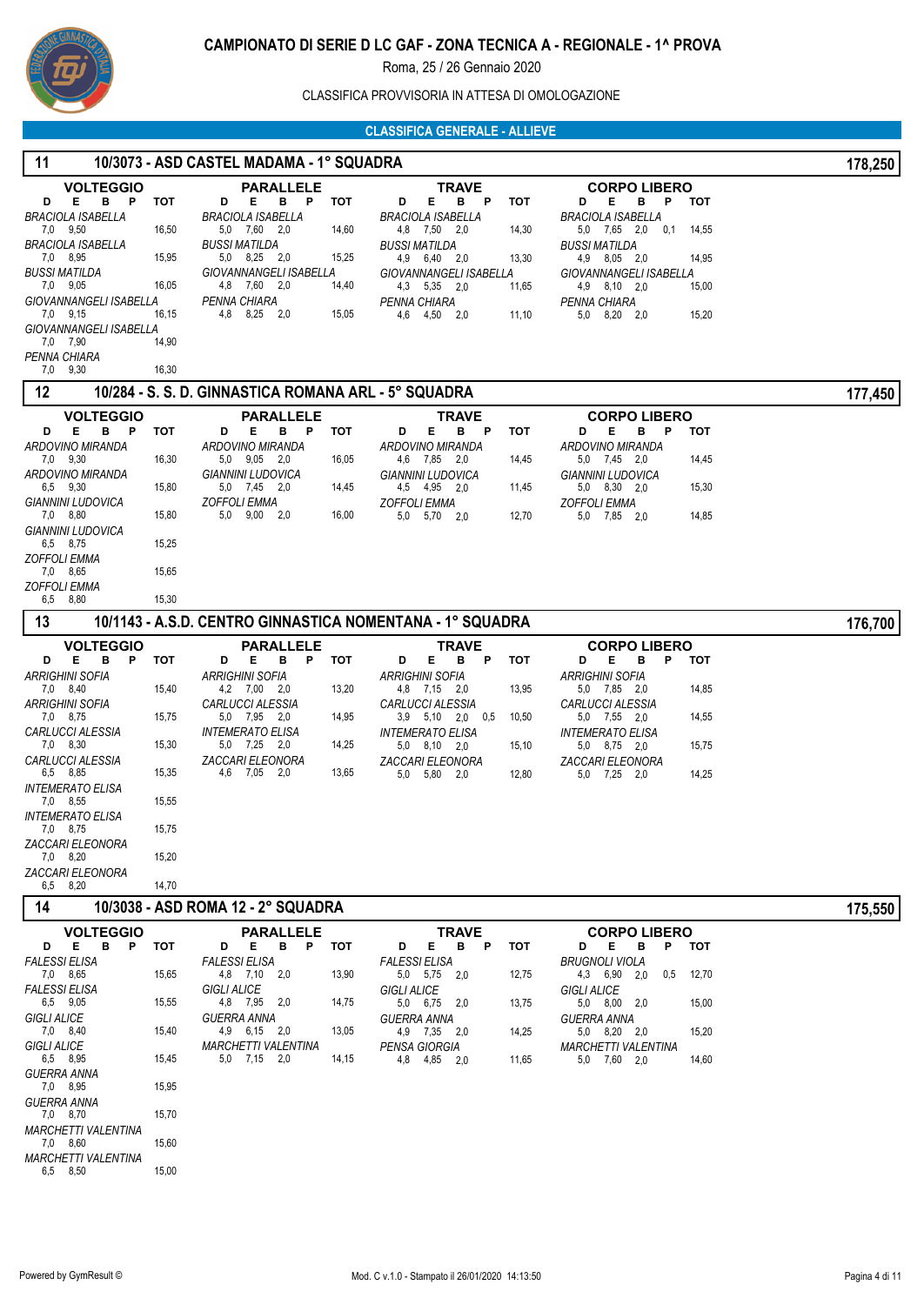

#### CLASSIFICA PROVVISORIA IN ATTESA DI OMOLOGAZIONE

#### **CLASSIFICA GENERALE - ALLIEVE**

| 15                       |            | 10/596 - S.G.S.D EUR ARL - 2° SQUADRA    |                                                                   | 173,400 |
|--------------------------|------------|------------------------------------------|-------------------------------------------------------------------|---------|
| <b>VOLTEGGIO</b>         |            | <b>PARALLELE</b>                         | <b>TRAVE</b><br><b>CORPO LIBERO</b>                               |         |
| Е<br>в<br>P<br>D         | <b>TOT</b> | Е<br>в<br>P<br><b>TOT</b><br>D           | B<br>Е<br>в<br>P<br><b>TOT</b><br>Е<br>P<br>тот<br>D<br>D         |         |
| ALLUCCI ILARIA           |            | ALLUCCI ILARIA                           | ALLUCCI ILARIA<br>ALLUCCI ILARIA                                  |         |
| 7,0 8,45                 | 15,45      | 4,6 8,00<br>14,60<br>2,0                 | 5,0 3,30 2,0<br>10,30<br>4,3 6,45 2,0<br>12,75                    |         |
| ALLUCCI ILARIA           |            | <b>GIANESE EVA SOFIA</b>                 | NARDO SOPHIA<br><b>GIANESE EVA SOFIA</b>                          |         |
| 7,0 7,75                 | 14,75      | 4,5 7,80 2,0<br>14,30                    | 4,5 4,15 2,0<br>10,65<br>5.0 7.45 2.0<br>14.45                    |         |
| <b>GIANESE EVA SOFIA</b> |            | <b>PROJETTI MATTIOLI SARA</b>            | PROJETTI MATTIOLI SARA<br>PROJETTI MATTIOLI SARA                  |         |
| 7,0 8,85                 | 15,85      | 5,0 7,95 2,0<br>14,95                    | 4,2 7,10 2,0<br>13,30<br>7.05 2.0<br>14,05<br>5,0                 |         |
| <b>GIANESE EVA SOFIA</b> |            | SAMPAOLESI CECILIA                       | SAMPAOLESI CECILIA<br>SAMPAOLESI CECILIA                          |         |
| 6,5 8,65                 | 15,15      | 5,0 8,55<br>2,0<br>15,55                 | 5,0 7,50 2,0<br>4,3 7,95 2,0<br>14,25<br>14,50                    |         |
| NARDO SOPHIA             |            |                                          |                                                                   |         |
| 7,0 7,90                 | 14.90      |                                          |                                                                   |         |
| NARDO SOPHIA             |            |                                          |                                                                   |         |
| 6,5 8,35                 | 14,85      |                                          |                                                                   |         |
| SAMPAOLESI CECILIA       |            |                                          |                                                                   |         |
| 7,0 8,65                 | 15.65      |                                          |                                                                   |         |
| SAMPAOLESI CECILIA       |            |                                          |                                                                   |         |
| 6,5 9,30                 | 15,80      |                                          |                                                                   |         |
| 16                       |            | 10/3073 - ASD CASTEL MADAMA - 2° SQUADRA |                                                                   | 166,150 |
| <b>VOLTEGGIO</b>         |            | <b>PARALLELE</b>                         | <b>TRAVE</b><br><b>CORPO LIBERO</b>                               |         |
| Е<br>в<br>P<br>D         | тот        | P<br>тот<br>D<br>Е<br>в                  | P<br>Е<br>в<br>тот<br>в<br>D<br>Е<br>Р<br>тот<br>D                |         |
| CAUSHAJ CHIARA           |            | CAUSHAJ CHIARA                           | CAUSHAJ CHIARA<br>CAUSHAJ CHIARA                                  |         |
| 6,0 9,35                 | 15,35      | 5,0 8,90<br>15,90<br>2,0                 | 14,30<br>4,8 7,50 2,0<br>7.70 2.0<br>14,70<br>5,0                 |         |
| <b>NIBI GIULIA</b>       |            | <b>NIBI GIULIA</b>                       | PIROMALLI CHIARA<br><b>NIBI GIULIA</b>                            |         |
| 7,0 8,70                 | 15,70      | 2,0<br>14,30<br>4,9 7,40                 | $3,7$ $3,20$ $2,0$<br>11,10<br>8,90<br>$3,8$ $5,80$<br>0.5<br>2,0 |         |

4,3 *ROSSI CHIARA* 3,90 2,0 10,20

4,9 *ROSSI CHIARA* 7,35 2,0 14,25

7,0 8,60 *PIROMALLI CHIARA*

 7,0 *ROSSI CHIARA* 8,85 15,85 7,0 *ROSSI CHIARA* 8,75 15,75

8,60 15,60

 5,0 *PIROMALLI CHIARA* 7,35 2,0 14,35 5,0 *ROSSI CHIARA* 8,30 2,0 15,30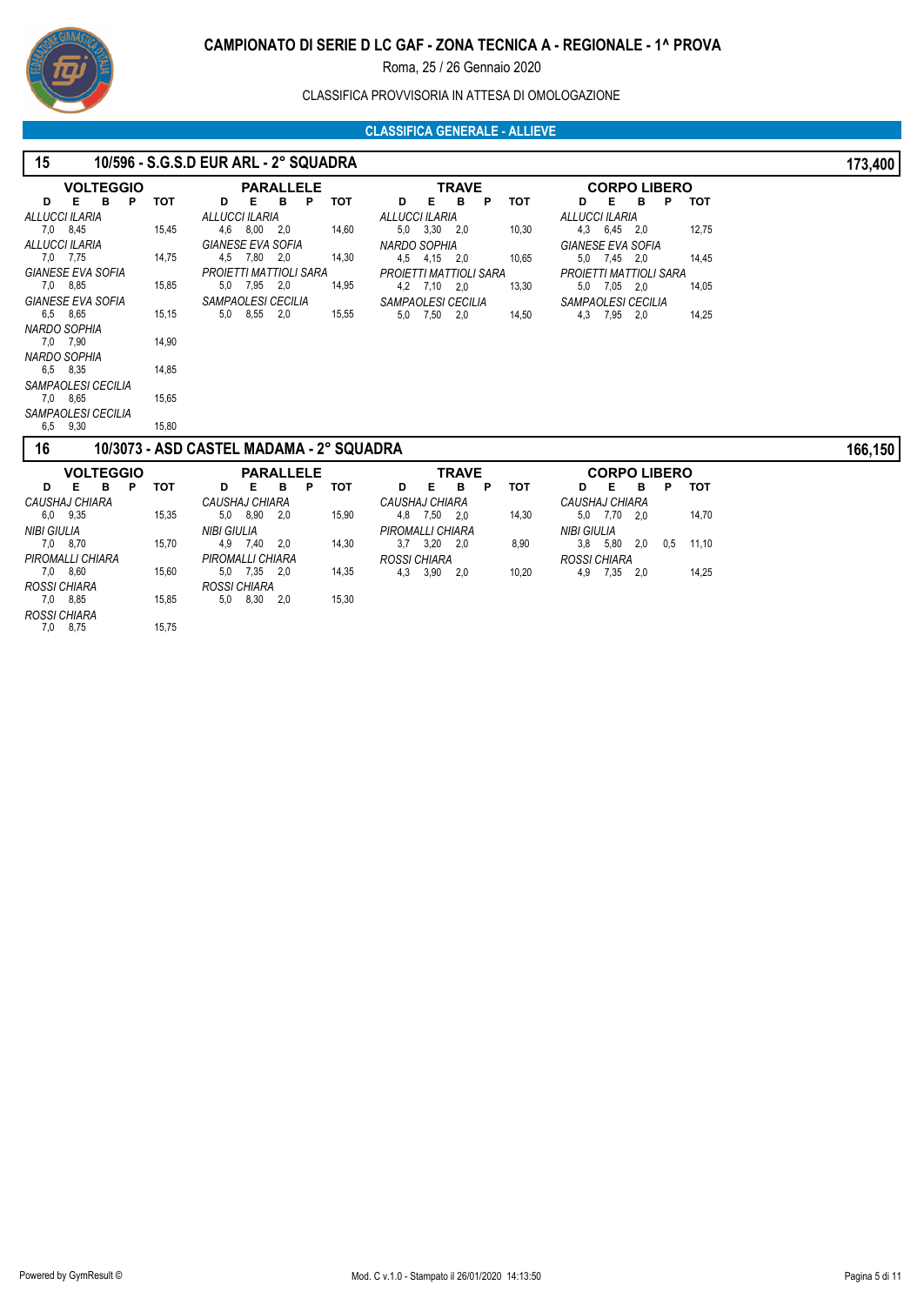

#### CLASSIFICA PROVVISORIA IN ATTESA DI OMOLOGAZIONE

| $\overline{1}$                            |            | 10/2969 - A.S.D. GINNASTICA HEAVEN - 3° SQUADRA             |                                                        |                                                               | 188,450 |
|-------------------------------------------|------------|-------------------------------------------------------------|--------------------------------------------------------|---------------------------------------------------------------|---------|
| <b>VOLTEGGIO</b>                          |            | <b>PARALLELE</b>                                            | <b>TRAVE</b>                                           | <b>CORPO LIBERO</b>                                           |         |
| Е<br>B.<br>P<br>D<br>CATAFFO BEATRICE     | тот        | D<br>Е<br>B.<br>P<br>тот<br>CATAFFO BEATRICE                | Е<br>P<br>D<br>в<br><b>TOT</b><br>CATAFFO BEATRICE     | Е<br>D<br>в<br>Ρ<br>тот<br><b>CATAFFO BEATRICE</b>            |         |
| 7.0 9.20                                  | 16,20      | 5,0 8,30 2,0<br>15,30                                       | 15,35<br>5,0 8,35 2,0                                  | $5,0$ $9,10$ $2,0$<br>16,10                                   |         |
| <b>CATAFFO BEATRICE</b><br>7,0 8,55       | 15,55      | <b>MUZZARELLI RACHELE</b><br>5,0 7,50 2,0<br>14,50          | <b>MUZZARELLI RACHELE</b><br>12,90<br>5,0 5,90 2,0     | <b>MUZZARELLI RACHELE</b><br>$5,0$ $8,10$ $2,0$<br>15,10      |         |
| <b>MUZZARELLI RACHELE</b>                 |            | POLIZIANI VALERIA                                           | POLIZIANI VALERIA                                      | POLIZIANI VALERIA                                             |         |
| 7,0 9,20<br><b>MUZZARELLI RACHELE</b>     | 16,20      | 5,0 8,70 2,0<br>15,70<br>POMENTI GIULIA                     | 5,0 8,75 2,0<br>15,75<br>POMENTI GIULIA                | $5,0$ $9,00$ $2,0$<br>16,00<br><b>POMENTI GIULIA</b>          |         |
| 6.5 9.00                                  | 15,50      | 5,0 8,50 2,0<br>15,50                                       | 4,8 7,90 2,0<br>14,70                                  | 5,0 8,70 2,0<br>15,70                                         |         |
| POLIZIANI VALERIA<br>7,0 8,70             | 15,70      |                                                             |                                                        |                                                               |         |
| POLIZIANI VALERIA<br>6,5 9,35             | 15,85      |                                                             |                                                        |                                                               |         |
| <b>POMENTI GIULIA</b>                     |            |                                                             |                                                        |                                                               |         |
| 7,0 8,95<br>POMENTI GIULIA                | 15,95      |                                                             |                                                        |                                                               |         |
| 6,5 9,40                                  | 15,90      |                                                             |                                                        |                                                               |         |
| $\overline{2}$                            |            | 10/2501 - A.S.D. LE GINNASTE - 2° SQUADRA                   |                                                        |                                                               | 185,750 |
| <b>VOLTEGGIO</b>                          |            | <b>PARALLELE</b>                                            | TRAVE                                                  | <b>CORPO LIBERO</b>                                           |         |
| Е<br>B P<br>D                             | тот        | Е<br>B P<br>тот<br>D                                        | Е<br>в<br>P<br>тот<br>D                                | Е<br>в<br>P<br>D<br>тот                                       |         |
| CAVAZZA ALICE CAROLA<br>7,0 9,60          | 16,60      | CAVAZZA ALICE CAROLA<br>5,0 8,30 2,0<br>15,30               | CAVAZZA ALICE CAROLA<br>4,8 7,60 2,0 0,5<br>13,90      | CAVAZZA ALICE CAROLA<br>4,7 8,70 2,0<br>15,40                 |         |
| CAVAZZA ALICE CAROLA<br>7,0 9,50          | 16,50      | <b>CRACIUN DENISE LORENZA</b><br>5,0 9,35 2,0<br>16,35      | <b>CRACIUN DENISE LORENZA</b><br>5,0 7,50 2,0<br>14,50 | <i><b>CRACIUN DENISE LORENZA</b></i><br>5,0 8,75 2,0<br>15,75 |         |
| <b>CRACIUN DENISE LORENZA</b>             |            | <b>IANNI BENEDETTA</b>                                      | <b>IANNI BENEDETTA</b>                                 | <b>IANNI BENEDETTA</b>                                        |         |
| 7,0 9,40<br><b>CRACIUN DENISE LORENZA</b> | 16,40      | 5,0 9,15 2,0<br>16,15                                       | 4,6 7,25<br>2,0<br>$0,5$ 13,35                         | 5,0 8,45 2,0<br>15,45                                         |         |
| 7,0 8,70                                  | 15,70      |                                                             |                                                        |                                                               |         |
| <i><b>IANNI BENEDETTA</b></i><br>7,0 9,60 | 16,60      |                                                             |                                                        |                                                               |         |
| <b>IANNI BENEDETTA</b>                    |            |                                                             |                                                        |                                                               |         |
| 7,0 9,20                                  | 16,20      |                                                             |                                                        |                                                               |         |
| $\mathbf{3}$                              |            | 10/2928 - A.S.D. VERTIGO ROMA! - 2° SQUADRA                 |                                                        |                                                               | 184,750 |
| <b>VOLTEGGIO</b><br>E<br>в<br>D<br>P      | тот        | <b>PARALLELE</b><br>Е<br>D<br>в<br>P<br>тот                 | <b>TRAVE</b><br>Е<br>в<br>D<br>P<br><b>TOT</b>         | <b>CORPO LIBERO</b><br>Е<br>в<br>D<br>P<br>тот                |         |
| <b>FRABONI ELISA</b>                      |            | <b>FRABONI ELISA</b>                                        | <b>FRABONI ELISA</b>                                   | <b>FRABONI ELISA</b>                                          |         |
| 7,0 9,25<br><b>FRABONI ELISA</b>          | 16,25      | 5,0 9,10 2,0<br>16,10<br><b>MAZZA GLORIA</b>                | 4,9 5,45 2,0<br>12,35<br><b>MAZZA GLORIA</b>           | 5,0 8,00 2,0<br>15,00<br><b>MAZZA GLORIA</b>                  |         |
| 6,5 9,30                                  | 15,80      | 5,0 8,65 2,0<br>15,65                                       | 5,0 7,65 2,0<br>14,65                                  | 5,0 8,75 2,0<br>15,75                                         |         |
| <b>MAZZA GLORIA</b><br>7,0 9,50           | 16,50      | PALANDRANI VALERIA<br>$9,35$ 2,0<br>5,0<br>16,35            | PALANDRANI VALERIA<br>5,0 7,55 2,0<br>14,55            | PALANDRANI VALERIA<br>15,25<br>5,0 8,25 2,0                   |         |
| <b>MAZZA GLORIA</b>                       |            |                                                             |                                                        |                                                               |         |
| 6.5 9,45<br>PALANDRANI VALERIA            | 15,95      |                                                             |                                                        |                                                               |         |
| 7,0 9,35                                  | 16,35      |                                                             |                                                        |                                                               |         |
| PALANDRANI VALERIA<br>6,5 9,45            | 15,95      |                                                             |                                                        |                                                               |         |
| $\overline{4}$                            |            | 10/280 - S.S. LAZIO GINNASTICA FLAMINIO A.S.D. - 1° SQUADRA |                                                        |                                                               | 183,950 |
| <b>VOLTEGGIO</b>                          |            | <b>PARALLELE</b>                                            | <b>TRAVE</b>                                           | <b>CORPO LIBERO</b>                                           |         |
| E.<br>B -<br>P<br>D                       | <b>TOT</b> | Е<br>D<br>B <sub>P</sub><br>тот<br><b>AQUILANTI ALICE</b>   | Е<br>B <sub>P</sub><br>D<br>тот                        | Е<br>B -<br>D<br>P.<br>тот                                    |         |
| <b>AQUILANTI ALICE</b><br>7,0 9,35        | 16,35      | 5,0 8,60 2,0<br>15,60                                       | <b>AQUILANTI ALICE</b><br>5,0 6,55 2,0<br>13,55        | <b>AQUILANTI ALICE</b><br>$5,0$ $8,00$ $2,0$<br>15,00         |         |
| <b>AQUILANTI ALICE</b><br>7,0 8,90        | 15,90      | <i><b>CARDINALE LAURA</b></i><br>5,0 8,55 2,0<br>15,55      | <i><b>CARDINALE LAURA</b></i><br>5,0 7,80 2,0<br>14,80 | <b>CARDINALE LAURA</b><br>5,0 8,90 2,0<br>15,90               |         |
| <i><b>CARDINALE LAURA</b></i>             |            | LIJOI ALICE                                                 | <b>LIJOI ALICE</b>                                     | <b>MORDENTI IRENE</b>                                         |         |
| 7,0 9,30<br><b>CARDINALE LAURA</b>        | 16,30      | 5,0 8,00 2,0<br>15,00<br>PASSARELLI FRANCESCA               | 4,6 6,60 2,0<br>13,20<br>PASSARELLI FRANCESCA          | 5,0 8,40 2,0<br>15,40<br><b>RETTURA SOFIA</b>                 |         |
| 7,0 9,05                                  | 16,05      | 5,0 8,40 2,0<br>15,40                                       | 4,8 5,50 2,0<br>12,30                                  | 15,65<br>5,0 8,65 2,0                                         |         |
| <b>MORDENTI IRENE</b><br>7.0 9,25         | 16,25      |                                                             |                                                        |                                                               |         |
| <b>MORDENTI IRENE</b>                     |            |                                                             |                                                        |                                                               |         |
| 6,5 9,00<br><b>RETTURA SOFIA</b>          | 15,50      |                                                             |                                                        |                                                               |         |
| 7,0 9,25                                  | 16,25      |                                                             |                                                        |                                                               |         |
| <b>RETTURA SOFIA</b><br>6,5 9,15          | 15,65      |                                                             |                                                        |                                                               |         |
|                                           |            |                                                             |                                                        |                                                               |         |
|                                           |            |                                                             |                                                        |                                                               |         |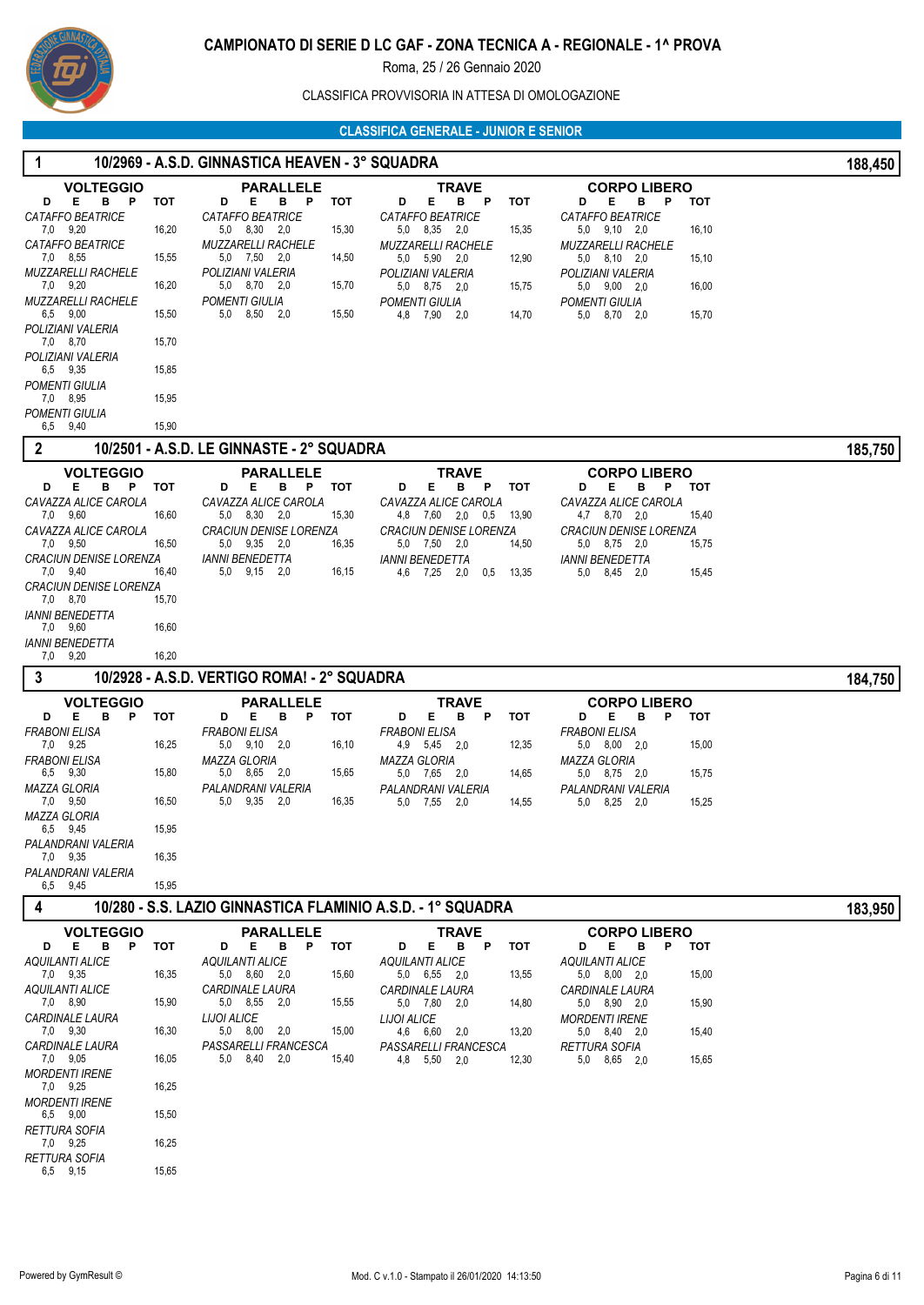

CLASSIFICA PROVVISORIA IN ATTESA DI OMOLOGAZIONE

| 5                                              | 10/3479 - ASD GINNASTICA ARTISTICA P4 - 1° SQUADRA |                                                          |                    |                                     | 183,100    |
|------------------------------------------------|----------------------------------------------------|----------------------------------------------------------|--------------------|-------------------------------------|------------|
| <b>VOLTEGGIO</b>                               | <b>PARALLELE</b>                                   | TRAVE                                                    |                    | <b>CORPO LIBERO</b>                 |            |
| E.<br>в<br>P<br><b>TOT</b><br>D                | Е<br>в<br>P<br>D                                   | Е<br>тот<br>в<br>P<br>D                                  | <b>TOT</b><br>D    | Е<br>в<br>Р                         | <b>TOT</b> |
| <b>CONFORTINI SOFIA</b>                        | <b>CONFORTINI SOFIA</b>                            | <b>CONFORTINI SOFIA</b>                                  |                    | <b>CONFORTINI SOFIA</b>             |            |
| 7,0 9,45<br>16,45                              | 4,9 8,30<br>2,0                                    | 15,20<br>4,9 7,25<br>2,0                                 | 14,15              | 4,4 8,35 2,0                        | 14,75      |
| <b>CONFORTINI SOFIA</b>                        | <b>GERMANO GAIA</b>                                | <b>GERMANO GAIA</b>                                      |                    | <b>GERMANO GAIA</b>                 |            |
| 7,0 8,80<br>15,80                              | 5,0 8,65 2,0                                       | 5,0 7,15 2,0<br>15,65                                    | 14,15              | 4,9 7,85 2,0                        | 14,75      |
| <b>GERMANO GAIA</b><br>7,0 9,30<br>16,30       | NOTARANTONIO AGNESE<br>4,9<br>8,90 2,0             | NOTARANTONIO AGNESE<br>15,80<br>5,0 7,90 2,0             | 14,90              | NOTARANTONIO AGNESE<br>4,9 8,00 2,0 | 14,90      |
| <b>GERMANO GAIA</b>                            | <b>REGOLI ADRIANA</b>                              | <b>REGOLI ADRIANA</b>                                    |                    | <b>REGOLI ADRIANA</b>               |            |
| 6,5 9,10<br>15,60                              | 4,9 7,95 2,0                                       | 14,85<br>5,0 7,05 2,0                                    | 14,05              | 4,9 7,90 2,0                        | 14,80      |
| NOTARANTONIO AGNESE<br>7,0 9,05<br>16,05       |                                                    |                                                          |                    |                                     |            |
| NOTARANTONIO AGNESE                            |                                                    |                                                          |                    |                                     |            |
| 7,0 8,85<br>15,85                              |                                                    |                                                          |                    |                                     |            |
| REGOLI ADRIANA                                 |                                                    |                                                          |                    |                                     |            |
| 7,0 9,05<br>16,05                              |                                                    |                                                          |                    |                                     |            |
| REGOLI ADRIANA<br>7,0 8,75<br>15,75            |                                                    |                                                          |                    |                                     |            |
| 6                                              | 10/2969 - A.S.D. GINNASTICA HEAVEN - 4° SQUADRA    |                                                          |                    |                                     | 182,350    |
|                                                |                                                    |                                                          |                    |                                     |            |
| <b>VOLTEGGIO</b><br>E<br>B <sub>P</sub><br>тот | <b>PARALLELE</b><br>Е                              | TRAVE                                                    |                    | <b>CORPO LIBERO</b><br>E.<br>в      |            |
| D<br><b>DEL GIUDICE BENEDETTA</b>              | B P<br>D<br><b>DEL GIUDICE BENEDETTA</b>           | тот<br>E.<br>D<br>в<br>P<br><b>DEL GIUDICE BENEDETTA</b> | тот<br>D           | P<br><b>DEL GIUDICE BENEDETTA</b>   | тот        |
| 7,0 9,50<br>16,50                              | 5,0 8,85 2,0                                       | 4,6 7,90<br>2,0<br>15,85                                 | 14,50              | 4,5 8,05 2,0                        | 14,55      |
| <b>DEL GIUDICE BENEDETTA</b>                   | <b>GREA GIULIA</b>                                 | <b>GREA GIULIA</b>                                       | <b>GREA GIULIA</b> |                                     |            |
| 6,5 9,10<br>15,60                              | $5,0$ $8,15$ $2,0$                                 | 15,15<br>4,8 3,75<br>2,0                                 | 10,55              | $5,0$ $8,10$ $2,0$                  | 15,10      |
| <b>NACLERIO MARTINA</b>                        | NACLERIO MARTINA                                   | NACLERIO MARTINA                                         |                    | <b>NACLERIO MARTINA</b>             |            |
| 7,0 8,85<br>15,85                              | 5,0 8,20 2,0                                       | 15,20<br>5,0 7,95<br>- 2.0                               | 14,95              | 5,0 7,70 2,0                        | 14,70      |
| <b>NACLERIO MARTINA</b><br>7,0 8,90<br>15,90   | PODDA SARA<br>5,0 7,20<br>2,0                      | PODDA SARA<br>14,20                                      | PODDA SARA         |                                     |            |
| PODDA SARA                                     |                                                    | 4,9 7,30<br>2,0                                          | 14,20<br>4,4       | 6,95<br>2,0                         | 13,35      |
| 7,0 8,75<br>15,75                              |                                                    |                                                          |                    |                                     |            |
| PODDA SARA                                     |                                                    |                                                          |                    |                                     |            |
| 15,00<br>6,5 8,50                              |                                                    |                                                          |                    |                                     |            |
| VIZZARDELLI ELISA                              |                                                    |                                                          |                    |                                     |            |
| 7,0 8,65<br>15,65                              |                                                    |                                                          |                    |                                     |            |
| VIZZARDELLI ELISA<br>6,5 9,20<br>15,70         |                                                    |                                                          |                    |                                     |            |
|                                                |                                                    |                                                          |                    |                                     |            |
| 7                                              | 10/2517 - A.S.D. JUDO FRASCATI - 1° SQUADRA        |                                                          |                    |                                     | 180,750    |
| <b>VOLTEGGIO</b>                               | <b>PARALLELE</b>                                   | <b>TRAVE</b>                                             |                    | <b>CORPO LIBERO</b>                 |            |
| Е<br>в<br>P<br><b>TOT</b><br>D                 | Е<br>в<br>P<br>D                                   | Е<br>тот<br>в<br>Ρ<br>D                                  | тот<br>D           | Е<br>P<br>в                         | тот        |
| <b>ASCI EMMA</b><br>16,35                      | <b>BERARDINELLI FRANCESCA ROM</b><br>5,0 8,00 2,0  | <b>ASCI EMMA</b><br>15,00<br>2,0                         | 13,70              | <b>BERARDINELLI FRANCESCA ROI</b>   |            |
| 7,0 9,35<br>ASCI EMMA                          | CIOCCHETTI ALICE                                   | 5,0<br>6,70<br><b>BERARDINELLI FRANCESCA ROM</b>         |                    | 5,0 7,35 2,0<br>CIOCCHETTI ALICE    | 14,35      |
| 6,5 9,20<br>15,70                              | 5,0 8,35 2,0                                       | 15,35<br>$5,0$ $6,25$ $2,0$                              | 13,25              | 5,0 6,95 2,0                        | 13,95      |
| BERARDINELLI FRANCESCA ROI                     | TAVAZZA SARA                                       | CIOCCHETTI ALICE                                         |                    | TAVAZZA SARA                        |            |
| 7,0 9,50<br>16,50                              | 5,0 8,05 2,0                                       | 15,05<br>3,9 8,90 2,0                                    | 14,80              | 5,0 7,60 2,0                        | 14,60      |
| <b>BERARDINELLI FRANCESCA ROI</b>              | <b>TOMEI DAFNE</b>                                 | <b>TOMEI DAFNE</b>                                       | <b>TOMEI DAFNE</b> |                                     |            |
| 6,5 9,40<br>15,90                              | 5,0 8,35 2,0                                       | 15,35<br>5,0 6,95 2,0                                    | 13,95              | 5,0 7,65 2,0                        | 14,65      |
| CIOCCHETTI ALICE<br>7,0 9,00<br>16,00          |                                                    |                                                          |                    |                                     |            |
| CIOCCHETTI ALICE                               |                                                    |                                                          |                    |                                     |            |
| 15,85<br>7,0 8,85                              |                                                    |                                                          |                    |                                     |            |
| <b>TOMEI DAFNE</b>                             |                                                    |                                                          |                    |                                     |            |
| 16,10<br>7,0 9,10<br><b>TOMEI DAFNE</b>        |                                                    |                                                          |                    |                                     |            |
| 7,0 8,85<br>15,85                              |                                                    |                                                          |                    |                                     |            |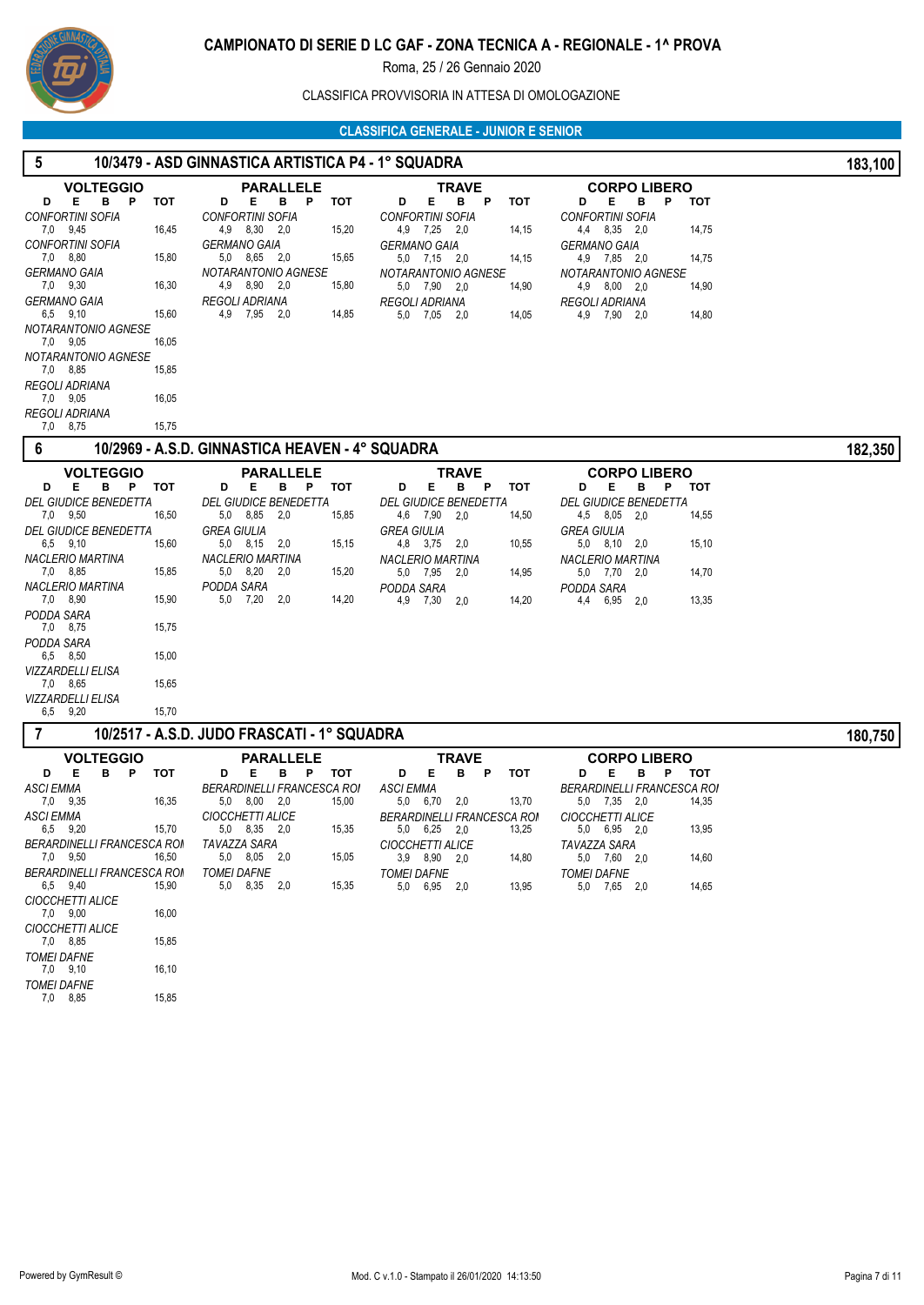

## CLASSIFICA PROVVISORIA IN ATTESA DI OMOLOGAZIONE

| 8                                                |       | 10/3210 - A.S.D. VIGOR GYMNASIA - 1° SQUADRA |       |                                           |            |                                          |       | 180,400 |
|--------------------------------------------------|-------|----------------------------------------------|-------|-------------------------------------------|------------|------------------------------------------|-------|---------|
| <b>VOLTEGGIO</b>                                 |       | <b>PARALLELE</b>                             |       | <b>TRAVE</b>                              |            | <b>CORPO LIBERO</b>                      |       |         |
| в<br>E.<br>D<br>$\mathsf{P}$                     | тот   | В<br>Е.<br>D<br><b>P</b>                     | тот   | Е<br>в<br>D<br>P                          | тот        | D<br>Е<br>в<br>P                         | тот   |         |
| CARINGI CLAUDIA<br>7,0 9,00                      | 16,00 | <b>CARINGI CLAUDIA</b><br>5,0 7,90 2,0       | 14,90 | CARINGI CLAUDIA<br>4,4 7,80 2,0<br>0,5    | 13,70      | <b>CARINGI CLAUDIA</b><br>5,0 7,45 2,0   | 14,45 |         |
| CARINGI CLAUDIA                                  |       | <i><b>CESTARO MARTINA</b></i>                |       | <b>CESTARO MARTINA</b>                    |            | <i><b>CESTARO MARTINA</b></i>            |       |         |
| 6,5 9,35                                         | 15,85 | 5,0 8,00 2,0                                 | 15,00 | 3,9 8,20 2,0                              | 14,10      | 5,0 7,85 2,0                             | 14,85 |         |
| <i><b>CESTARO MARTINA</b></i>                    |       | <b>FASCETTI GINEVRA</b>                      |       | <b>FASCETTI GINEVRA</b>                   |            | <b>FASCETTI GINEVRA</b>                  |       |         |
| 7,0 9,30<br><i><b>CESTARO MARTINA</b></i>        | 16,30 | 4,8 4,15 2,0<br><b>LIPOVSCEK SIRIA</b>       | 10,95 | 3,8 6,95 2,0<br><b>LIPOVSCEK SIRIA</b>    | 12,75      | 4,6 8,35 2,0<br><b>LIPOVSCEK SIRIA</b>   | 14,95 |         |
| 6,5 9,25                                         | 15,75 | 5,0 7,70 2,0                                 | 14,70 | 4,9 7,05<br>2,0                           | 13,95      | 5,0 8,30 2,0                             | 15,30 |         |
| <b>FASCETTI GINEVRA</b>                          |       |                                              |       |                                           |            |                                          |       |         |
| 7,0 9,40                                         | 16,40 |                                              |       |                                           |            |                                          |       |         |
| <b>FASCETTI GINEVRA</b><br>7,0 8,70              | 15,70 |                                              |       |                                           |            |                                          |       |         |
| LIPOVSCEK SIRIA                                  |       |                                              |       |                                           |            |                                          |       |         |
| 7,0 9,25                                         | 16,25 |                                              |       |                                           |            |                                          |       |         |
| LIPOVSCEK SIRIA<br>6,5 9,25                      | 15,75 |                                              |       |                                           |            |                                          |       |         |
| 9                                                |       | 10/1999 - OLOS GYM 2000 A.S.D. - 2° SQUADRA  |       |                                           |            |                                          |       |         |
|                                                  |       |                                              |       |                                           |            |                                          |       | 180,350 |
| <b>VOLTEGGIO</b><br>в<br>E.<br>$\mathsf{P}$<br>D | тот   | <b>PARALLELE</b><br>D<br>Е<br>в<br>P.        | тот   | <b>TRAVE</b><br>E<br>в<br>P<br>D          | <b>TOT</b> | <b>CORPO LIBERO</b><br>Е<br>D<br>в<br>P  | тот   |         |
| <b>BALDACCI GIULIA</b>                           |       | <b>BALDACCI GIULIA</b>                       |       | <b>BALDACCI GIULIA</b>                    |            | <b>BALDACCI GIULIA</b>                   |       |         |
| 7,0 9,40                                         | 16,40 | 5,0 7,15 2,0                                 | 14,15 | 4,2 6,30<br>0,5<br>-2,0                   | 12,00      | 5,0 8,25 2,0                             | 15,25 |         |
| <b>BALDACCI GIULIA</b>                           |       | <b>CICE LUCIA</b>                            |       | <b>CICE LUCIA</b>                         |            | <b>CICE LUCIA</b>                        |       |         |
| 7,0 8,70<br><b>CICE LUCIA</b>                    | 15,70 | 5.0 8.45 2.0<br>CINELLI CAMILLA              | 15,45 | 4,4 6,25<br>2,0<br>0,5<br>CINELLI CAMILLA | 12,15      | 5,0 7,65<br>2,0<br>CINELLI CAMILLA       | 14,65 |         |
| 7,0 9,35                                         | 16,35 | 5.0 8.60 2.0                                 | 15,60 | 5,0 7,55<br>2,0                           | 14,55      | 5,0 8,00 2,0                             | 15,00 |         |
| <b>CICE LUCIA</b>                                |       | <b>MEGLIO ARIANNA</b>                        |       | <b>MEGLIO ARIANNA</b>                     |            | <b>MEGLIO ARIANNA</b>                    |       |         |
| 6,5 9,20                                         | 15,70 | 4,3<br>8,05 2,0                              | 14,35 | 5,0 7,05<br>2,0                           | 14,05      | 5,0 7,45 2,0                             | 14,45 |         |
| CINELLI CAMILLA<br>7,0 8,95                      | 15,95 |                                              |       |                                           |            |                                          |       |         |
| CINELLI CAMILLA                                  |       |                                              |       |                                           |            |                                          |       |         |
| 6,5 9,30                                         | 15,80 |                                              |       |                                           |            |                                          |       |         |
| MEGLIO ARIANNA<br>7,0 9,55                       | 16,55 |                                              |       |                                           |            |                                          |       |         |
| <b>MEGLIO ARIANNA</b>                            |       |                                              |       |                                           |            |                                          |       |         |
| 8,80<br>7,0                                      | 15,80 |                                              |       |                                           |            |                                          |       |         |
| 10                                               |       | 10/596 - S.G.S.D EUR ARL - 1° SQUADRA        |       |                                           |            |                                          |       | 179,600 |
| <b>VOLTEGGIO</b>                                 |       | <b>PARALLELE</b>                             |       | <b>TRAVE</b>                              |            | <b>CORPO LIBERO</b>                      |       |         |
| Е<br>в<br>P<br>D                                 | тот   | Е<br>в<br>P<br>D                             | тот   | E.<br>в<br>Ρ<br>D                         | тот        | Е<br>в<br>P<br>D                         | тот   |         |
| <b>GIAMPAOLETTI SARA</b><br>7,0 9,10             | 16,10 | GIAMPAOLETTI SARA<br>5,0 8,20 2,0            |       | <b>GIAMPAOLETTI SARA</b><br>5,0 5,70 2,0  |            | <b>GIAMPAOLETTI SARA</b><br>5,0 7,65 2,0 |       |         |
| <b>GIAMPAOLETTI SARA</b>                         |       | <i><b>MATTEI BENEDETTA</b></i>               | 15,20 | <b>MATTEI BENEDETTA</b>                   | 12,70      | <b>MATTEI BENEDETTA</b>                  | 14,65 |         |
| 7,0 8,50                                         | 15,50 | 5,0 7,50 2,0                                 | 14,50 | 4,9 7,80 2,0                              | 14,70      | 5,0 8,10 2,0                             | 15,10 |         |
| MATTEI BENEDETTA                                 |       | NAVE CARLOTTA                                |       | NAVE CARLOTTA                             |            | <b>NAVE CARLOTTA</b>                     |       |         |
| 7,0 9,10<br><i>MATTEI BENEDETTA</i>              | 16,10 | 5,0 6,85 2,0<br>RAMBALDI CECILIA             | 13,85 | 5,0 7,05 2,0<br>RAMBALDI CECILIA          | 14,05      | 5,0 7,65 2,0                             | 14,65 |         |
| 7,0 8,00                                         | 15,00 | 5,0 7,35 2,0                                 | 14,35 | 5,0 7,00 2,0                              | 14,00      | RAMBALDI CECILIA<br>5,0 7,60 2,0         | 14,60 |         |
| <b>NAVE CARLOTTA</b>                             |       |                                              |       |                                           |            |                                          |       |         |
| 7,0 8,65                                         | 15,65 |                                              |       |                                           |            |                                          |       |         |
| <b>NAVE CARLOTTA</b><br>0.0 0.00                 | 0,00  |                                              |       |                                           |            |                                          |       |         |
| RAMBALDI CECILIA                                 |       |                                              |       |                                           |            |                                          |       |         |
| 7,0 9,20                                         | 16,20 |                                              |       |                                           |            |                                          |       |         |
| RAMBALDI CECILIA<br>7,0 8,85                     | 15,85 |                                              |       |                                           |            |                                          |       |         |
|                                                  |       |                                              |       |                                           |            |                                          |       |         |
|                                                  |       |                                              |       |                                           |            |                                          |       |         |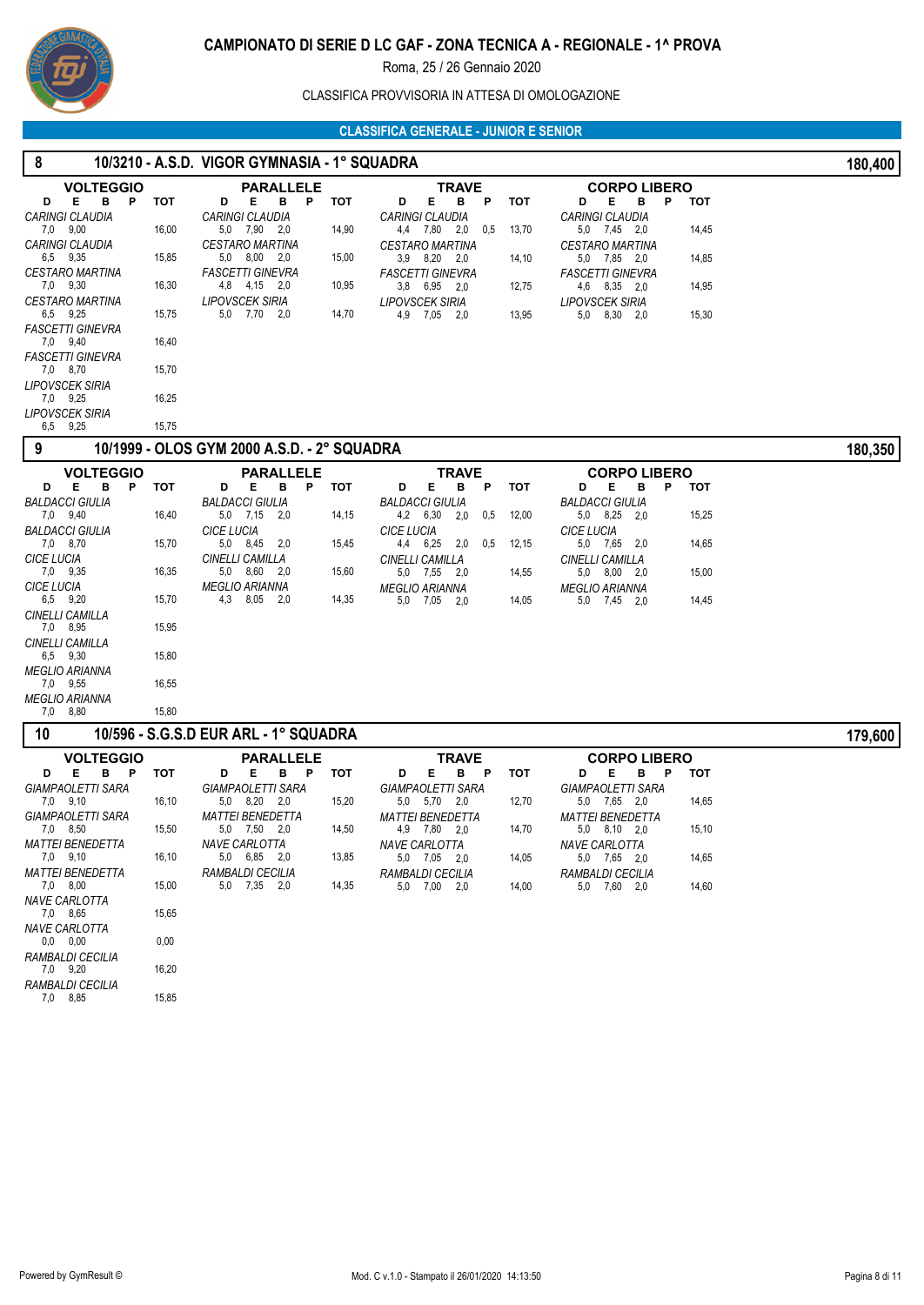

## CLASSIFICA PROVVISORIA IN ATTESA DI OMOLOGAZIONE

| 11                                   | 10/284 - S. S. D. GINNASTICA ROMANA ARL - 1° SQUADRA |                                                     |       |                                                                  |            |                                                           |       |         |  |
|--------------------------------------|------------------------------------------------------|-----------------------------------------------------|-------|------------------------------------------------------------------|------------|-----------------------------------------------------------|-------|---------|--|
| <b>VOLTEGGIO</b>                     |                                                      | <b>PARALLELE</b>                                    |       | <b>TRAVE</b>                                                     |            | <b>CORPO LIBERO</b>                                       |       |         |  |
| D<br>E.<br>B<br>P<br>BANAL ASIA      | тот                                                  | D<br>Е<br>в<br>P<br>BANAL ASIA                      | тот   | D<br>Е<br>в<br>P<br><b>BANAL ASIA</b>                            | <b>TOT</b> | Е<br>D<br>в<br>P<br><b>BANAL ASIA</b>                     | тот   |         |  |
| 7,0 9,40                             | 16,40                                                | 5,0 7,80<br>2,0                                     | 14,80 | 5,0 6,15<br>2,0                                                  | 13,15      | 5,0 6,65<br>2,0                                           | 13,65 |         |  |
| <b>BANAL ASIA</b><br>6,5 9,30        | 15,80                                                | BARBUTO DELIA ANGELICA<br>4,5<br>6,75 2,0           | 13,25 | BARBUTO DELIA ANGELICA<br>5,0 7,00<br>2.0                        | 14,00      | BARBUTO DELIA ANGELICA<br>4.5 8.10 2.0                    | 14,60 |         |  |
| BARBUTO DELIA ANGELICA<br>7,0 8,30   | 15,30                                                | <b>BICO SILVA MARTA</b><br>5,0 8,45 2,0             | 15,45 | <b>BICO SILVA MARTA</b><br>5,0 6,50<br>2,0                       | 13,50      | BICO SILVA MARTA<br>5,0 8,35 2,0                          | 15,35 |         |  |
| BARBUTO DELIA ANGELICA               |                                                      | <b>NATI CHIARA</b>                                  |       | <b>NATI CHIARA</b>                                               |            | <b>NATI CHIARA</b>                                        |       |         |  |
| 6,5 8,95<br><b>BICO SILVA MARTA</b>  | 15,45                                                | 5,0 7,50<br>2,0                                     | 14,50 | 4,9 7,30<br>2,0                                                  | 14,20      | 5,0<br>6,75<br>2,0                                        | 13,75 |         |  |
| 7,0 9,60                             | 16,60                                                |                                                     |       |                                                                  |            |                                                           |       |         |  |
| <b>BICO SILVA MARTA</b><br>6,5 9,25  | 15,75                                                |                                                     |       |                                                                  |            |                                                           |       |         |  |
| <b>NATI CHIARA</b><br>7,0 9,30       | 16,30                                                |                                                     |       |                                                                  |            |                                                           |       |         |  |
| <b>NATI CHIARA</b>                   |                                                      |                                                     |       |                                                                  |            |                                                           |       |         |  |
| 9,55<br>6,5                          | 16,05                                                |                                                     |       |                                                                  |            |                                                           |       |         |  |
| 12                                   |                                                      | 10/2769 - A.S.D. CLUB GYMNASTIC CENTER - 1° SQUADRA |       |                                                                  |            |                                                           |       | 179,000 |  |
| <b>VOLTEGGIO</b><br>Е<br>в<br>P<br>D | тот                                                  | <b>PARALLELE</b><br>Е<br>Ρ<br>D<br>в                | тот   | <b>TRAVE</b><br>Е<br>в<br>P<br>D                                 | тот        | <b>CORPO LIBERO</b><br>D<br>Е<br>в<br>P                   | тот   |         |  |
| <b>GISMONDI MARTINA</b>              |                                                      | GISMONDI MARTINA                                    |       | <b>BONANNI VALERIA</b>                                           |            | <b>BONANNI VALERIA</b>                                    |       |         |  |
| 7,0 9,35<br><b>GISMONDI MARTINA</b>  | 16,35                                                | 5,0 7,30<br>2,0<br>SERA GIULIA                      | 14,30 | 4,5 7,10 2,0<br><b>GISMONDI MARTINA</b>                          | 13,60      | 5,0 7,10 2,0<br>GISMONDI MARTINA                          | 14,10 |         |  |
| 6,5 9,55<br><b>SERA GIULIA</b>       | 16,05                                                | 5,0 7,70<br>- 2,0<br><b>TORCOLINI DIANA</b>         | 14,70 | 4,4 6,50 2,0                                                     | 12,90      | 4,7 7,95 2,0<br><b>TORCOLINI DIANA</b>                    | 14,65 |         |  |
| 7,0 9,35                             | 16,35                                                | 5,0 8,75 2,0                                        | 15,75 | <b>TORCOLINI DIANA</b><br>5,0 7,50<br>- 2.0                      | 14,50      | 5,0 8,25 2,0                                              | 15,25 |         |  |
| SERA GIULIA<br>6,5 9,50              | 16,00                                                | URIONI MARTINA<br>5,0 7,45 2,0                      | 14,45 | <b>URIONI MARTINA</b><br>4,2 7,00<br>2,0                         | 13,20      | URIONI MARTINA<br>4,5 7,25 2,0                            | 13,75 |         |  |
| <b>TORCOLINI DIANA</b>               |                                                      |                                                     |       |                                                                  |            |                                                           |       |         |  |
| 7,0 9,10<br><b>TORCOLINI DIANA</b>   | 16,10                                                |                                                     |       |                                                                  |            |                                                           |       |         |  |
| 6,5 9,20                             | 15,70                                                |                                                     |       |                                                                  |            |                                                           |       |         |  |
| <b>URIONI MARTINA</b><br>7,0 8,80    | 15,80                                                |                                                     |       |                                                                  |            |                                                           |       |         |  |
| <b>URIONI MARTINA</b>                |                                                      |                                                     |       |                                                                  |            |                                                           |       |         |  |
|                                      |                                                      |                                                     |       |                                                                  |            |                                                           |       |         |  |
| 9,25<br>6,5<br>13                    | 15,75                                                | 10/2589 - A.S.D. EUROPA CIAMPINO - 2° SQUADRA       |       |                                                                  |            |                                                           |       |         |  |
| <b>VOLTEGGIO</b>                     |                                                      | <b>PARALLELE</b>                                    |       | <b>TRAVE</b>                                                     |            | <b>CORPO LIBERO</b>                                       |       | 177,450 |  |
| D<br>E<br>в<br>P                     | тот                                                  | D<br>Е<br>в<br>P                                    | тот   | D<br>Е<br>в<br>P                                                 | <b>TOT</b> | P<br>D<br>Е<br>в                                          | тот   |         |  |
| <b>CIOCCI GINEVRA</b><br>7,0 9,00    | 16,00                                                | <b>CIOCCI GINEVRA</b><br>5,0 7,70 2,0               | 14,70 | <b>CIOCCI GINEVRA</b><br>4,3 6,05 2,0                            | 12,35      | <b>CIOCCI GINEVRA</b><br>4,4 8,35 2,0                     | 14,75 |         |  |
| <b>CIOCCI GINEVRA</b>                |                                                      | PRINCIPE ELISA                                      |       | LUPI MARIA VIRGINIA                                              |            | LUPI MARIA VIRGINIA                                       |       |         |  |
| 6,5 9,40<br>LUPI MARIA VIRGINIA      | 15,90                                                | 4,8 7,10 2,0<br>RAZZA JESSICA                       | 13,90 | 5,0 7,20 2,0<br>PRINCIPE ELISA                                   | 14,20      | 5,0 8,70 2,0<br>PRINCIPE ELISA                            | 15,70 |         |  |
| 7,0 9,50                             | 16,50                                                | 4,4 7,85 2,0                                        | 14,25 | 4,8 4,95 2,0                                                     | 11,75      | 5,0 5,65 2,0                                              | 12,65 |         |  |
| LUPI MARIA VIRGINIA<br>6.5 9.30      | 15,80                                                | <b>TRAVERSO VICTORIA</b><br>5,0 7,70 2,0            | 14,70 | RAZZA JESSICA<br>4,5 7,00 2,0                                    | 13,50      | RAZZA JESSICA<br>4,4 7,95 2,0                             | 14,35 |         |  |
| RAZZA JESSICA<br>7,0 9,15            | 16,15                                                |                                                     |       |                                                                  |            |                                                           |       |         |  |
| RAZZA JESSICA                        |                                                      |                                                     |       |                                                                  |            |                                                           |       |         |  |
| 6,5 8,85<br><b>TRAVERSO VICTORIA</b> | 15,35                                                |                                                     |       |                                                                  |            |                                                           |       |         |  |
| 7,0 9,30                             | 16,30                                                |                                                     |       |                                                                  |            |                                                           |       |         |  |
| <b>TRAVERSO VICTORIA</b><br>7,0 8,45 | 15,45                                                |                                                     |       |                                                                  |            |                                                           |       |         |  |
| 14                                   |                                                      |                                                     |       | 10/2856 - S.S.D. ESCHILO 2 SPORT IN PROGRESS A R.L. - 1° SQUADRA |            |                                                           |       | 177,000 |  |
| <b>VOLTEGGIO</b>                     |                                                      | <b>PARALLELE</b>                                    |       | <b>TRAVE</b>                                                     |            | <b>CORPO LIBERO</b>                                       |       |         |  |
| D E<br>B<br>P<br>ATTURA ELISA        | тот                                                  | B P<br>E.<br>D<br><b>ATTURA ELISA</b>               | тот   | Е<br>B.<br>D<br>P<br><b>ATTURA ELISA</b>                         | тот        | <b>E</b><br>в<br>$\mathbf{P}$<br>D<br><b>ATTURA ELISA</b> | тот   |         |  |
| 7,0 9,25                             | 16,25                                                | 5,0 7,75 2,0                                        | 14,75 | 4,6 7,15 2,0                                                     | 13,75      | 5,0 7,90 2,0                                              | 14,90 |         |  |
| <b>ATTURA ELISA</b><br>7,0 8,50      | 15,50                                                | <b>CESARI ALICE</b><br>5,0 7,20 2,0                 | 14,20 | <b>CESARI ALICE</b><br>4,9 7,65 2,0                              | 14,55      | <b>CESARI ALICE</b><br>5,0 7,40 2,0                       | 14,40 |         |  |
| <b>CESARI ALICE</b><br>7,0 9,40      | 16,40                                                | <b>MASCI ELEONORA</b><br>4,2 7,15 2,0 0,5           | 12,85 | <b>MASCI ELEONORA</b>                                            |            | <b>MASCI ELEONORA</b>                                     |       |         |  |
| <i><b>CESARI ALICE</b></i>           |                                                      |                                                     |       | 4,4 7,45 2,0                                                     | 13,85      | 5,0 7,75 2,0                                              | 14,75 |         |  |
| 7,0 8,90<br><b>MASCI ELEONORA</b>    | 15,90                                                |                                                     |       |                                                                  |            |                                                           |       |         |  |
| 7,0 9,35                             | 16,35                                                |                                                     |       |                                                                  |            |                                                           |       |         |  |
| <b>MASCI ELEONORA</b><br>7,0 8,45    | 15,45                                                |                                                     |       |                                                                  |            |                                                           |       |         |  |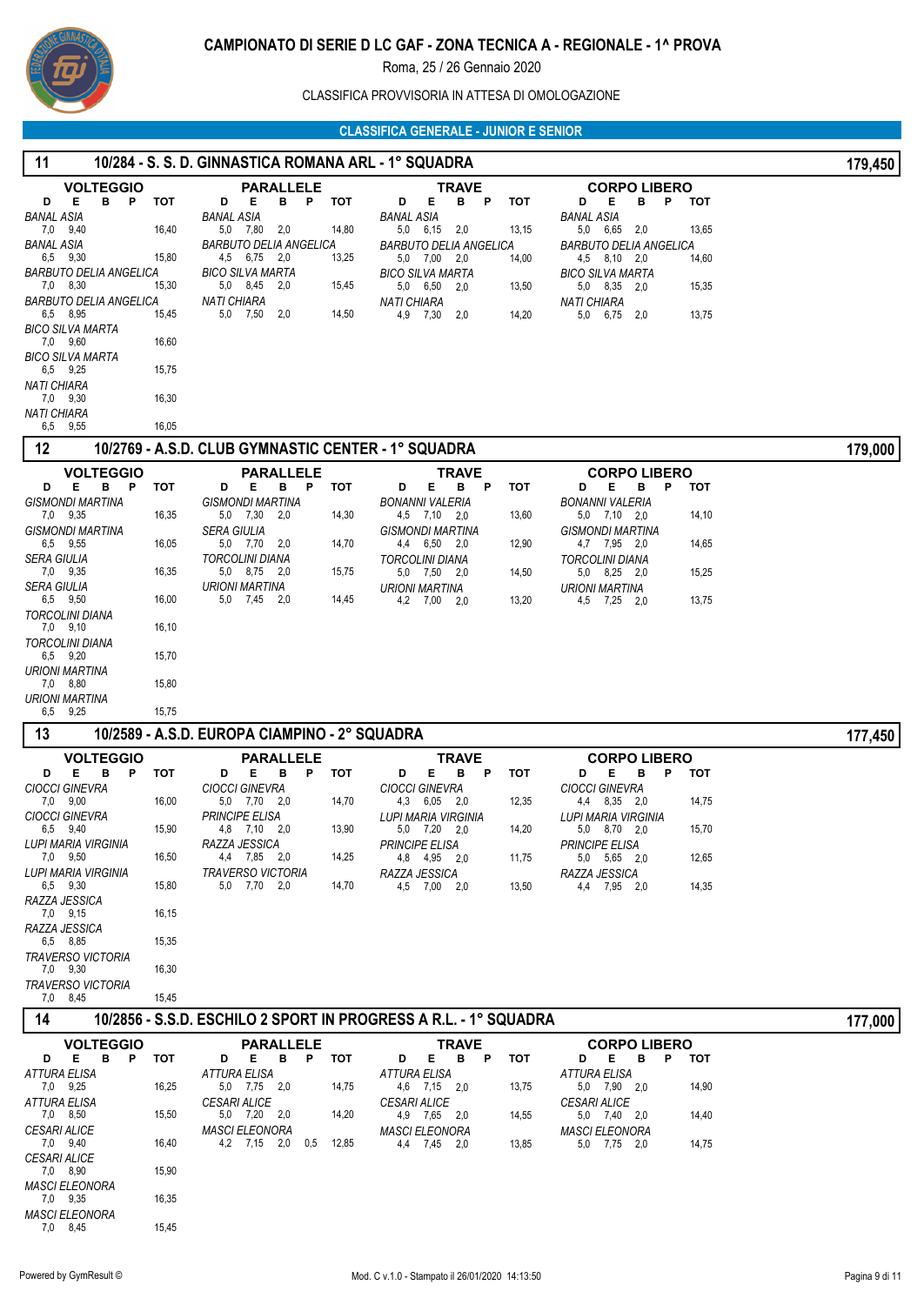

## CLASSIFICA PROVVISORIA IN ATTESA DI OMOLOGAZIONE

# **CLASSIFICA GENERALE - JUNIOR E SENIOR**

| 15                                    |            | 10/272 - A.S.D. A.G.E.MATTEI - 1° SQUADRA            |       | <u>ULAJJIFIUA ULINENALE "JUNIUN E JENIUN</u>                     |            |                                               |       | 176,850 |
|---------------------------------------|------------|------------------------------------------------------|-------|------------------------------------------------------------------|------------|-----------------------------------------------|-------|---------|
| <b>VOLTEGGIO</b>                      |            | <b>PARALLELE</b>                                     |       | <b>TRAVE</b>                                                     |            | <b>CORPO LIBERO</b>                           |       |         |
| в<br>Е.<br>$\mathsf{P}$<br>D          | тот        | B P TOT<br>D<br>Е                                    |       | E.<br>в<br>$\mathsf{P}$<br>D                                     | <b>TOT</b> | Е<br>в<br>P<br>D                              | тот   |         |
| D'ELIA ELISA<br>7,0 9,15              | 16,15      | D'ELIA ELISA<br>5,0 8,55 2,0                         | 15,55 | D'ELIA ELISA<br>4,7 6,45<br>2,0                                  | 13,15      | <b>D'ELIA ELISA</b><br>4,6 7,85 2,0           | 14,45 |         |
| D'ELIA ELISA                          |            | DI NAPOLI DIANA                                      |       | DI NAPOLI DIANA                                                  |            | DI NAPOLI DIANA                               |       |         |
| 6,5 9,45                              | 15,95      | 5,0 8,15 2,0                                         | 15,15 | 4,9 6,10 2,0                                                     | 13,00      | 5,0 7,80 2,0                                  | 14,80 |         |
| DI NAPOLI DIANA<br>7,0 9,10           | 16,10      | PAGOTTO AURORA<br>4,4 8,05 2,0                       | 14,45 | PAGOTTO AURORA<br>4,9 6,85<br>- 2.0                              | 13,75      | PAGOTTO AURORA<br>5,0 7,35 2,0                | 14,35 |         |
| DI NAPOLI DIANA                       |            |                                                      |       |                                                                  |            |                                               |       |         |
| 6,5 9,40<br>PAGOTTO AURORA            | 15,90      |                                                      |       |                                                                  |            |                                               |       |         |
| 7,0 8,95                              | 15,95      |                                                      |       |                                                                  |            |                                               |       |         |
| PAGOTTO AURORA<br>9,20<br>6,5         | 15,70      |                                                      |       |                                                                  |            |                                               |       |         |
| 16                                    |            | 10/3038 - ASD ROMA 12 - 1° SQUADRA                   |       |                                                                  |            |                                               |       | 174,700 |
| <b>VOLTEGGIO</b>                      |            | <b>PARALLELE</b>                                     |       | <b>TRAVE</b>                                                     |            | <b>CORPO LIBERO</b>                           |       |         |
| в<br>Е<br>P<br>D                      | тот        | Е<br>в<br>P<br>D                                     | тот   | Е<br>в<br>P<br>D                                                 | тот        | Е<br>D<br>в<br>P                              | тот   |         |
| <b>BARONE SUSANNA</b><br>7,0 8,85     | 15,85      | <b>BARONE SUSANNA</b><br>4,8 8,15 2,0                | 14,95 | <b>BARONE SUSANNA</b><br>$5,0$ $8,00$ $2,0$                      | 15,00      | <b>BARONE SUSANNA</b><br>5,0 7,25 2,0         | 14,25 |         |
| <b>BARONE SUSANNA</b>                 |            | <b>CIRILLO RACHELE</b>                               |       | <b>CIRILLO RACHELE</b>                                           |            | <b>CIRILLO RACHELE</b>                        |       |         |
| 6,5 9,35                              | 15,85      | 5,0 6,55 2,0                                         | 13,55 | 4,6 6,40 2,0                                                     | 13,00      | 4,9 5,60 2,0                                  | 12,50 |         |
| <b>FALESSI GIULIA</b><br>6,5 8,75     | 15,25      | <b>FALESSI GIULIA</b><br>5,0 6,15 2,0                | 13,15 | <b>MORO SARA</b><br>4,8 6,70 2,0                                 | 13,50      | <b>FALESSI GIULIA</b><br>4,8 6,95 2,0         | 13,75 |         |
| <b>FALESSI GIULIA</b>                 |            | <b>MORO SARA</b>                                     |       | <b>PERINI GIULIA</b>                                             |            | <b>MORO SARA</b>                              |       |         |
| 7,0 8,65<br><b>MORO SARA</b>          | 15,65      | 5,0 7,55<br>2,0                                      | 14,55 | 2,8 5,85                                                         | 8,65       | 5,0 7,90<br>2,0                               | 14,90 |         |
| 7,0 8,75                              | 15,75      |                                                      |       |                                                                  |            |                                               |       |         |
| <b>MORO SARA</b><br>6,5 8,95          | 15,45      |                                                      |       |                                                                  |            |                                               |       |         |
| <b>PERINI GIULIA</b>                  |            |                                                      |       |                                                                  |            |                                               |       |         |
| 7,0 8,45<br><b>PERINI GIULIA</b>      | 15,45      |                                                      |       |                                                                  |            |                                               |       |         |
| 6,5 8,85                              | 15,35      |                                                      |       |                                                                  |            |                                               |       |         |
| 17                                    |            | 10/284 - S. S. D. GINNASTICA ROMANA ARL - 2° SQUADRA |       |                                                                  |            |                                               |       | 173,450 |
| <b>VOLTEGGIO</b>                      |            | <b>PARALLELE</b>                                     |       | <b>TRAVE</b>                                                     |            | <b>CORPO LIBERO</b>                           |       |         |
| в<br>Е.<br>P<br>D<br>RICOTTA LUDOVICA | тот        | в<br>Е<br>P<br>D<br>RICOTTA LUDOVICA                 | тот   | Е<br>в<br>Ρ<br>D<br>RICOTTA LUDOVICA                             | тот        | D<br>Е<br>в<br>P<br>RICOTTA LUDOVICA          | тот   |         |
| 7,0 8,90                              | 15,90      | 5,0 7,80 2,0                                         | 14,80 | 4,8 6,55<br>2,0                                                  | 13,35      | 5,0 7,55 2,0                                  | 14,55 |         |
| RICOTTA LUDOVICA<br>6,5 8,85          | 15,35      | <b>SIMONCELLI GIULIA</b><br>4,7 7,85 2,0             | 14,55 | SIMONCELLI GIULIA<br>4,8 6,15 2,0                                | 12,95      | <b>SIMONCELLI GIULIA</b><br>4,4 6,25 2,0      | 12,65 |         |
| <b>SIMONCELLI GIULIA</b>              |            | <b>VITALI ELSA</b>                                   |       | <b>VITALI ELSA</b>                                               |            | <b>VITALI ELSA</b>                            |       |         |
| 7,0 9,00<br>SIMONCELLI GIULIA         | 16,00      | 5,0 7,70<br>2,0<br>ZACCO COSTANZA                    | 14,70 | 4,6 6,15<br>2,0                                                  | 12,75      | 5,0<br>5,80<br>2,0<br>ZACCO COSTANZA          | 12,80 |         |
| 6,5 8,90                              | 15,40      | 5,0 7,70 2,0                                         | 14,70 | ZACCO COSTANZA<br>4,7 4,65 2,0                                   | 11,35      | 5,0 7,15 2,0                                  | 14,15 |         |
| VITALI ELSA<br>7,0 9,50               | 16,50      |                                                      |       |                                                                  |            |                                               |       |         |
| VITALI ELSA                           |            |                                                      |       |                                                                  |            |                                               |       |         |
| 6,5 9,60<br>ZACCO COSTANZA            | 16,10      |                                                      |       |                                                                  |            |                                               |       |         |
| 7,0 9,20                              | 16,20      |                                                      |       |                                                                  |            |                                               |       |         |
| ZACCO COSTANZA<br>6,5 9,00            | 15,50      |                                                      |       |                                                                  |            |                                               |       |         |
| 18                                    |            |                                                      |       | 10/2856 - S.S.D. ESCHILO 2 SPORT IN PROGRESS A R.L. - 2° SQUADRA |            |                                               |       | 173,200 |
| <b>VOLTEGGIO</b>                      |            | <b>PARALLELE</b>                                     |       | <b>TRAVE</b>                                                     |            | <b>CORPO LIBERO</b>                           |       |         |
| E B P<br>D                            | <b>TOT</b> | Е.<br>в<br>P<br>D                                    | тот   | E.<br>D<br>в<br>P                                                | тот        | D<br>Е<br>в<br>P                              | тот   |         |
| <b>CALASTRINI ALESSIA</b><br>6,0 9,15 | 15,15      | CALASTRINI ALESSIA<br>4,7 6,75 2,0                   | 13,45 | CALASTRINI ALESSIA<br>4,0 5,80 2,0                               | 11,80      | CALASTRINI ALESSIA<br>5,0 6,20 2,0            | 13,20 |         |
| CALASTRINI ALESSIA                    |            | DI COLA GIADA                                        |       | DI COLA GIADA                                                    |            | DI COLA GIADA                                 |       |         |
| 6,5 8,65                              | 15,15      | 5,0 8,20 2,0                                         | 15,20 | 4,5 6,45 2,0                                                     | 12,95      | 5,0 8,35 2,0                                  | 15,35 |         |
| DI COLA GIADA<br>7,0 9,15             | 16,15      | <b>GUERRINA ARIANNA</b><br>4,2 8,65 2,0 0,5          | 14,35 | <b>GUERRINA ARIANNA</b><br>4,1 6,20<br>2,0                       | 12,30      | <b>GUERRINA ARIANNA</b><br>$5,0$ $6,75$ $2,0$ | 13,75 |         |
| DI COLA GIADA<br>6,5 8,95             |            | <b>VOLPI ALICE</b><br>4,7 7,25 2,0                   | 13,95 | <b>VOLPI ALICE</b>                                               |            | <b>VOLPI ALICE</b>                            |       |         |
| GUERRINA ARIANNA                      | 15,45      |                                                      |       | 4,5 6,35<br>2,0<br>0,5                                           | 12,35      | 5,0 7,55 2,0                                  | 14,55 |         |
| 7.0 9.25                              | 16,25      |                                                      |       |                                                                  |            |                                               |       |         |
| GUERRINA ARIANNA<br>6,5 9,45          | 15,95      |                                                      |       |                                                                  |            |                                               |       |         |
| VOLPI ALICE<br>7,0 9,05               | 16,05      |                                                      |       |                                                                  |            |                                               |       |         |

9,35 15,85

6,5 *VOLPI ALICE*